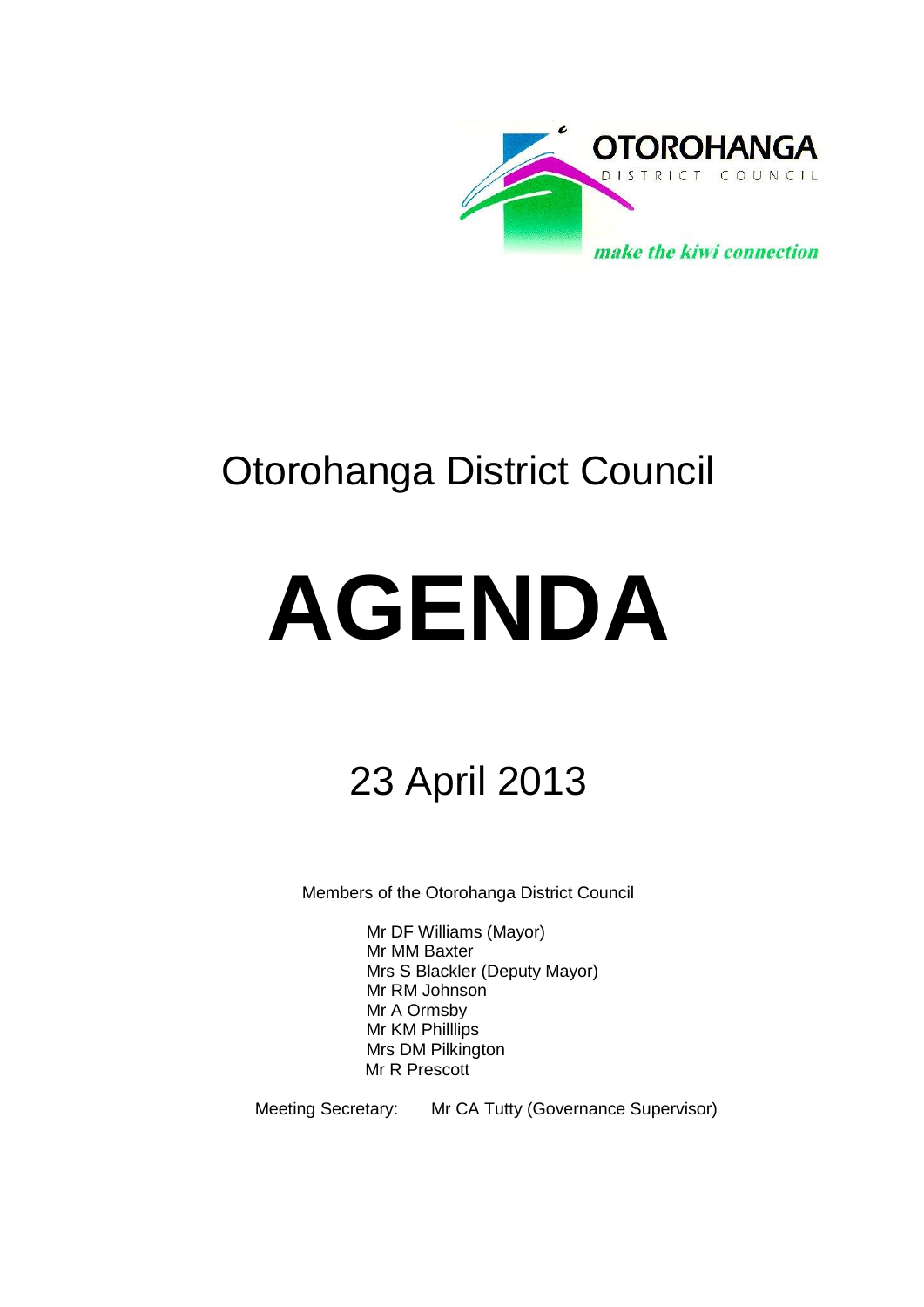# **OTOROHANGA DISTRICT COUNCIL**

23 April 2013

Notice is hereby given that an ordinary meeting of the Otorohanga District Council will be held in the Council Chambers, Maniapoto St, Otorohanga on Tuesday 23 April 2013 commencing at 10.00am.

16 April 2013

**DC Clibbery CHIEF EXECUTIVE**



**9.30am Citizenship Morning Tea**

#### **ORDER OF BUSINESS:**

| <b>ITEM</b>                         | <b>PRECIS</b>                                                                                      | <b>PAGE</b>    |  |  |  |
|-------------------------------------|----------------------------------------------------------------------------------------------------|----------------|--|--|--|
| <b>PRESENT</b>                      |                                                                                                    | 1              |  |  |  |
| IN ATTENDANCE                       |                                                                                                    | 1              |  |  |  |
| <b>APOLOGIES</b>                    |                                                                                                    | 1              |  |  |  |
| <b>OPENING PRAYER</b>               |                                                                                                    | 1              |  |  |  |
|                                     | <b>ITEMS TO BE CONSIDERED IN GENERAL BUSINESS</b>                                                  |                |  |  |  |
|                                     | CONFIRMATION OF MINUTES - 2 APRIL 2013                                                             | 1              |  |  |  |
| Item $336$                          | OTOROHANGA COMMUNITY BOARD MINUTES 14 MARCH 2013                                                   | 1              |  |  |  |
| Item $337$                          | KAWHIA COMMUNITY BOARD MINUTES 22 MARCH 2013                                                       | $\overline{2}$ |  |  |  |
| Item $338$                          | ENVIRONMENTAL HEALTH OFFICER/LIQUOR LICENSING INSPECTOR'S<br>REPORT FOR DECEMBER 2012 - MARCH 2013 | 3              |  |  |  |
| Item $339$                          | PLANNING REPORT FOR JANUARY TO MARCH 2013                                                          | 5              |  |  |  |
| Item $340$                          | DISTRICT BUILDING CONTROL OFFICERS REPORT FOR JANUARY TO<br><b>MARCH 2013</b>                      | 8              |  |  |  |
| Item $341$                          | DRAFT ANNUAL PLAN 2013/14                                                                          | 10             |  |  |  |
| Item $342$                          | ROAD LEGALISATION PART TE TAHI ROAD SO 460937                                                      | 11             |  |  |  |
| Item $343$                          | ROAD LEGALISATION PART SIRCOMBE ROAD SO 45419                                                      | 15             |  |  |  |
| Item 344                            | ODC MATTERS REFERRED FROM 2 APRIL 2013                                                             | 19             |  |  |  |
| <b>GENERAL</b>                      |                                                                                                    | 20             |  |  |  |
| Item $345$                          | WATER SERVICES DISASTER INSURANCE CONFIDENTIAL                                                     | 20             |  |  |  |
| <b>MOTION TO EXCLUDE THE PUBLIC</b> |                                                                                                    |                |  |  |  |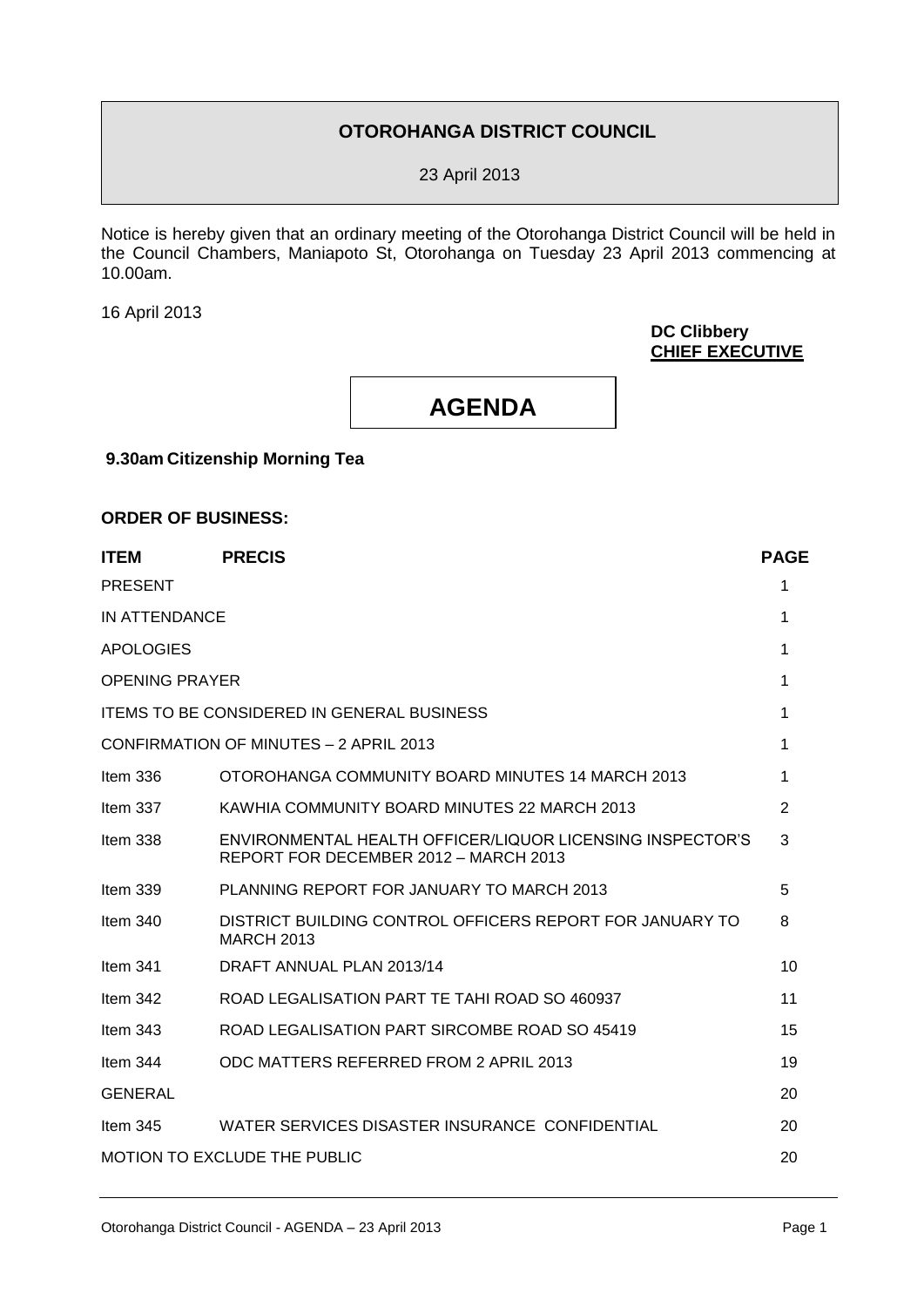**PRESENT**

**OPENING PRAYER**

**IN ATTENDANCE**

**APOLOGIES**

**ITEMS TO BE CONSIDERED IN GENERAL BUSINESS**

**CONFIRMATION OF MINUTES – 2 APRIL 2013**

**REPORTS**

**Item 336 OTOROHANGA COMMUNITY BOARD MINUTES 14 MARCH To: His Worship the Mayor and Councillors Otorohanga District Council From: Governance Supervisor Date: 23 April 2013** 

#### **Executive Summary**

Minutes of the meetings of the Otorohanga Community Board held on 14 March 2013 as circulated.

#### **Staff Recommendation**

It is recommended that:

The minutes of the meetings of the Otorohanga Community Board held on 14 March 2013 be received.

**CA Tutty GOVERNANCE SUPERVISOR**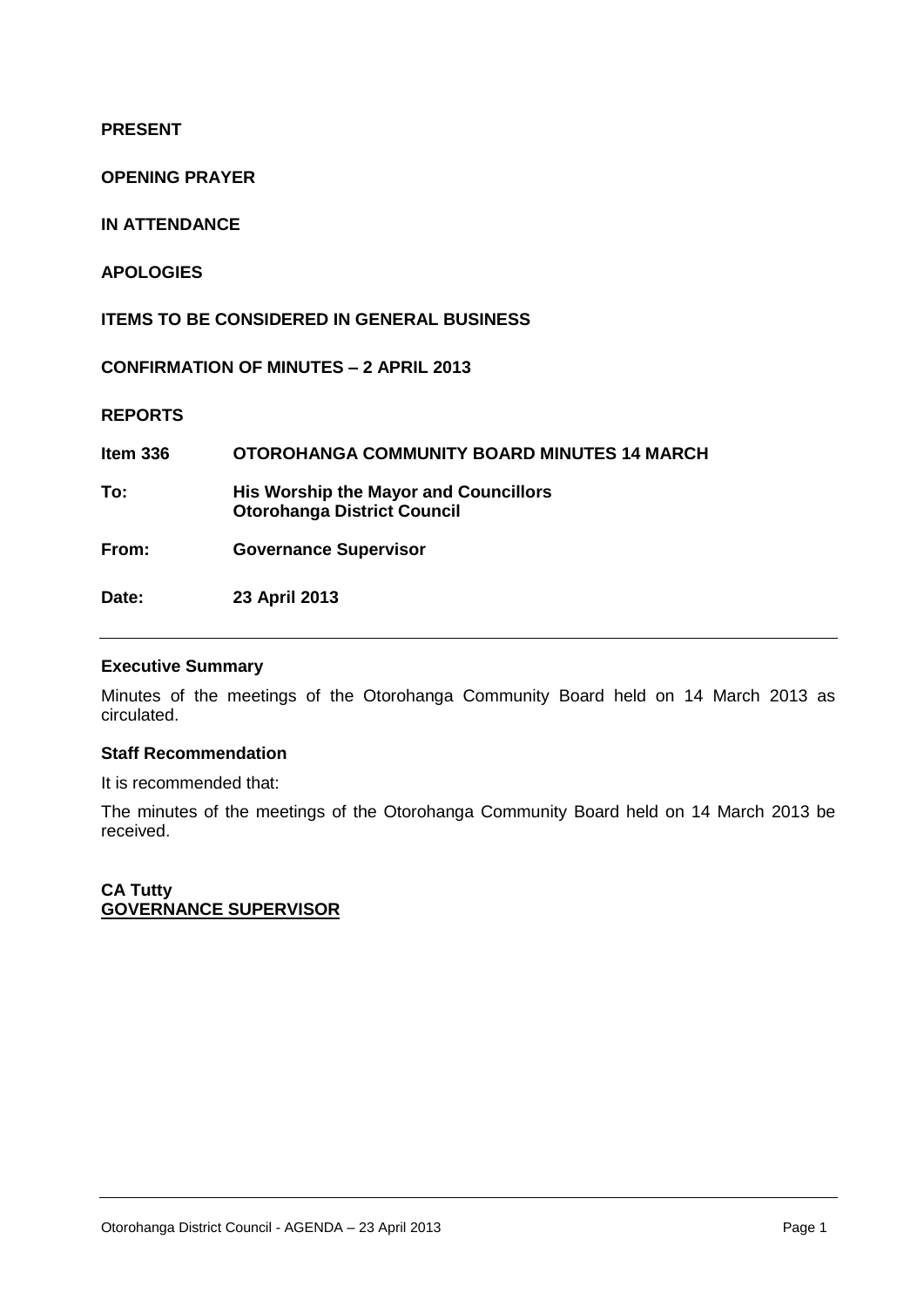# **Item 337 KAWHIA COMMUNITY BOARD MINUTES 22 MARCH 2013 To: His Worship the Mayor and Councillors Otorohanga District Council From: Governance Supervisor Date: 23 April 2013**

#### **Executive Summary**

Minutes of the meeting of the Kawhia Community Board held on 22 March 2013 as circulated.

#### **Staff Recommendation**

It is recommended that:

The minutes of the meeting of the Kawhia Community Board held on 22 March 2013 be received.

#### **CA Tutty GOVERNANCE SUPERVISOR**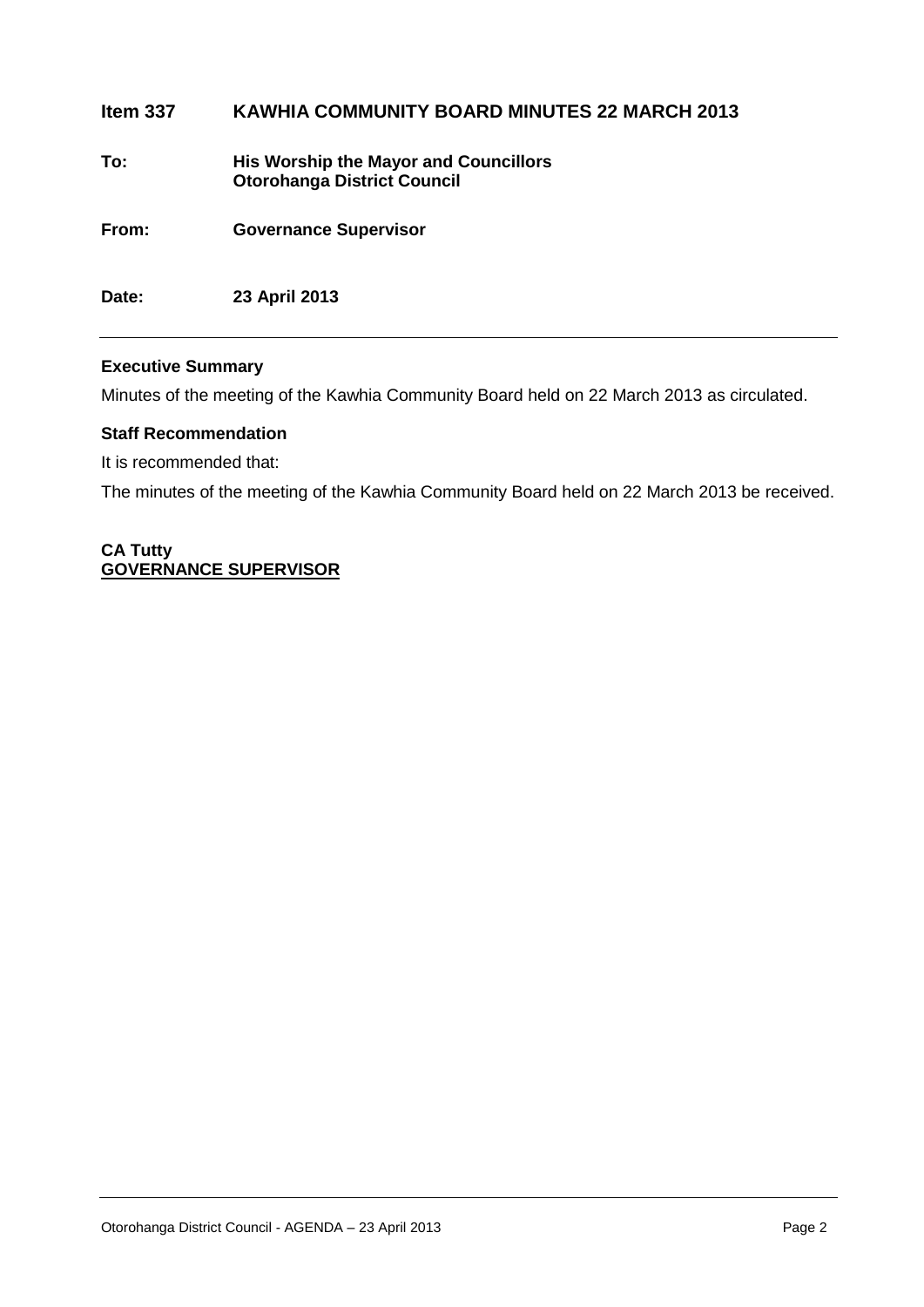| Item $338$ | <b>ENVIRONMENTAL HEALTH OFFICER/LIQUOR LICENSING</b><br><b>INSPECTOR'S REPORT FOR DECEMBER 2012 - MARCH 2013</b> |
|------------|------------------------------------------------------------------------------------------------------------------|
| To:        | <b>His Worship the Mayor and Councillors</b><br><b>Otorohanga District Council</b>                               |
| From:      | <b>Environmental Health Officer / Liquor Licensing Inspector</b>                                                 |
| Date:      | 23 April 2013                                                                                                    |

#### **Relevant Community Outcomes**

- The Otorohanga District is a safe place to live
- Ensure services and facilities meet the needs of the Community
- Promote the local economy and opportunities for sustainable economic development
- Manage the natural and physical environment in a sustainable manner

#### **Executive Summary**

The Environmental Health Officer / Liquor Licensing Inspector's report for the four month period 1 December 2012 to 30 March 2013.

#### **Staff Recommendation**

It is recommended that:

That the Environmental Health Officer / Liquor Licensing Inspector's report for December 2012 to March 2013 be received.

#### **Report Discussion**

#### **Notifiable Diseases**

The following cases of Notifiable Diseases were referred to Council by the Medical officer of Health for investigation and reporting.

| Cryptosporidiosis  | 0 |
|--------------------|---|
| Salmonella         | O |
| Yersiniosis        | O |
| Campylobacteriosis | 2 |
| Giardiasis         | З |

#### **Liquor**

This report covers the period of the Christmas holiday when the Kawhia Liquor Bylaw is in force. The holiday period was generally quiet although there were the usual calls for noise complaints as a result of parties and some petty vandalism was reported. The incident of public disorder in Kawhia has been extensively covered and an extension of the duration of the liquor control bylaw has been considered in the wake of this event.

#### **Local Alcohol Policy (LAP)**

An in depth report on the process to develop and adopt a Local Alcohol Policy was received at the Council meeting on 12 March 2013. Council agreed to a joint approach with both Waipa and Waitomo District Councils to consult with our communities and to develop a Policy that is consistent across the three Districts. The initial survey to gauge local concerns and interest on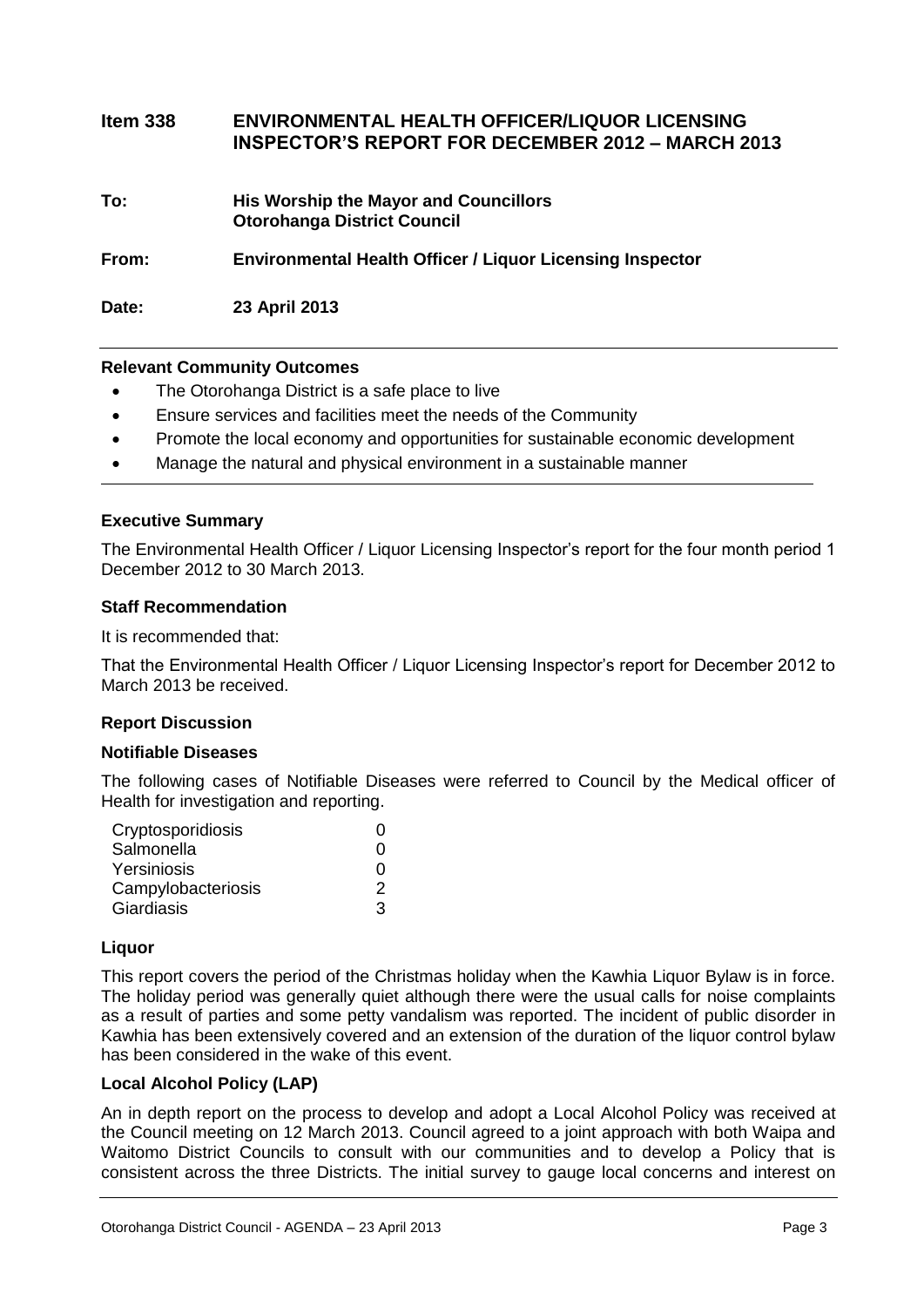this matter has been advertised in the local newspapers and circulated to interested groups and businesses.

### **Liquor Licensing Statistics**

| On Licences - New                  |    |
|------------------------------------|----|
| Renewals                           |    |
| Off Licences - New                 |    |
| Renewals                           |    |
| Club Licences - New                |    |
| Renewals                           |    |
| <b>Managers Certificates - New</b> | 10 |
| Renewals                           |    |

#### **Bryan Faris ENVIRONMENTAL HEALTH OFFICER / LIQUOR LICENSING INSPECTOR**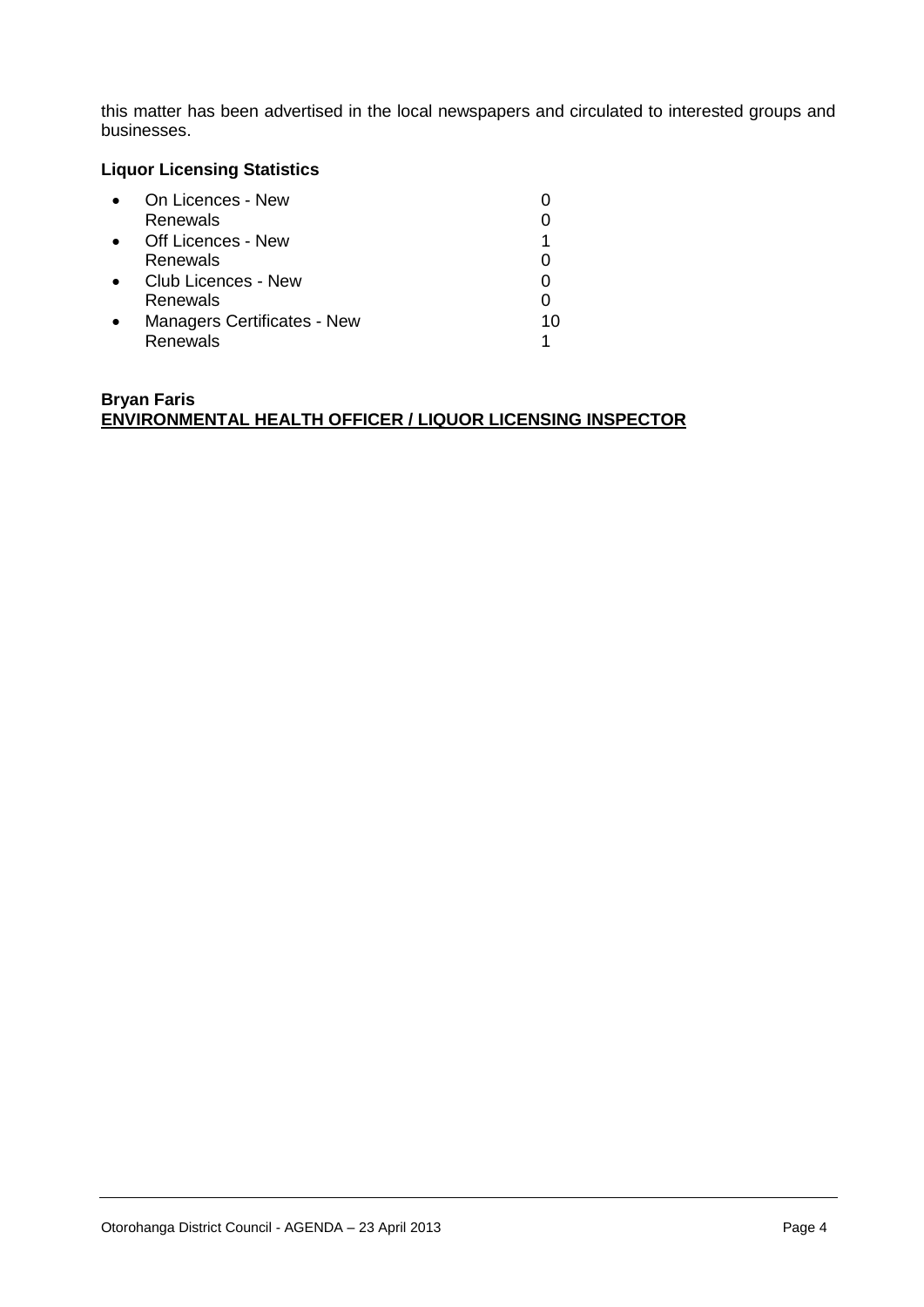**Item 339 PLANNING REPORT FOR JANUARY TO MARCH 2013 To: His Worship the Mayor & Councillors Otorohanga District Council From: Environmental Services Manager**

**Date: 23 April 2013**

#### **Relevant Community Outcomes**

- Manage the natural and physical environment in a sustainable manner
- Protect the special character of our harbours and their catchments
- Recognise the importance of the Districts rural character

#### **Executive Summary**

Reporting on Resource Consents granted under Delegated Authority for the period 1 January to 31 March 2013.

#### **Staff Recommendation**

It is recommended that:

The Planning Report for January to March 2013 be received.

#### **Report Discussion**

During this quarter 17 consents (11 Landuse, 6 Subdivision) were granted under Delegated Authority as set out in the table below. These approvals compare with 24 consents (12 Land Use, 12 Subdivision) granted in the same period last year.

#### **Decisions by Ward**

|              | <b>Land Use</b> | <b>Subdivision</b> |
|--------------|-----------------|--------------------|
| Wharepuhunga |                 |                    |
| Kio Kio      |                 |                    |
| Waipa        |                 |                    |
| Tihiroa      |                 |                    |
| Otorohanga   |                 |                    |
| Kawhia       |                 |                    |
| <b>Total</b> |                 |                    |

#### **AR Loe ENVIRONMENTAL SERVICES MANAGER**

#### **Attachments**

a. Consents issued under Delegated Authority January to March 2013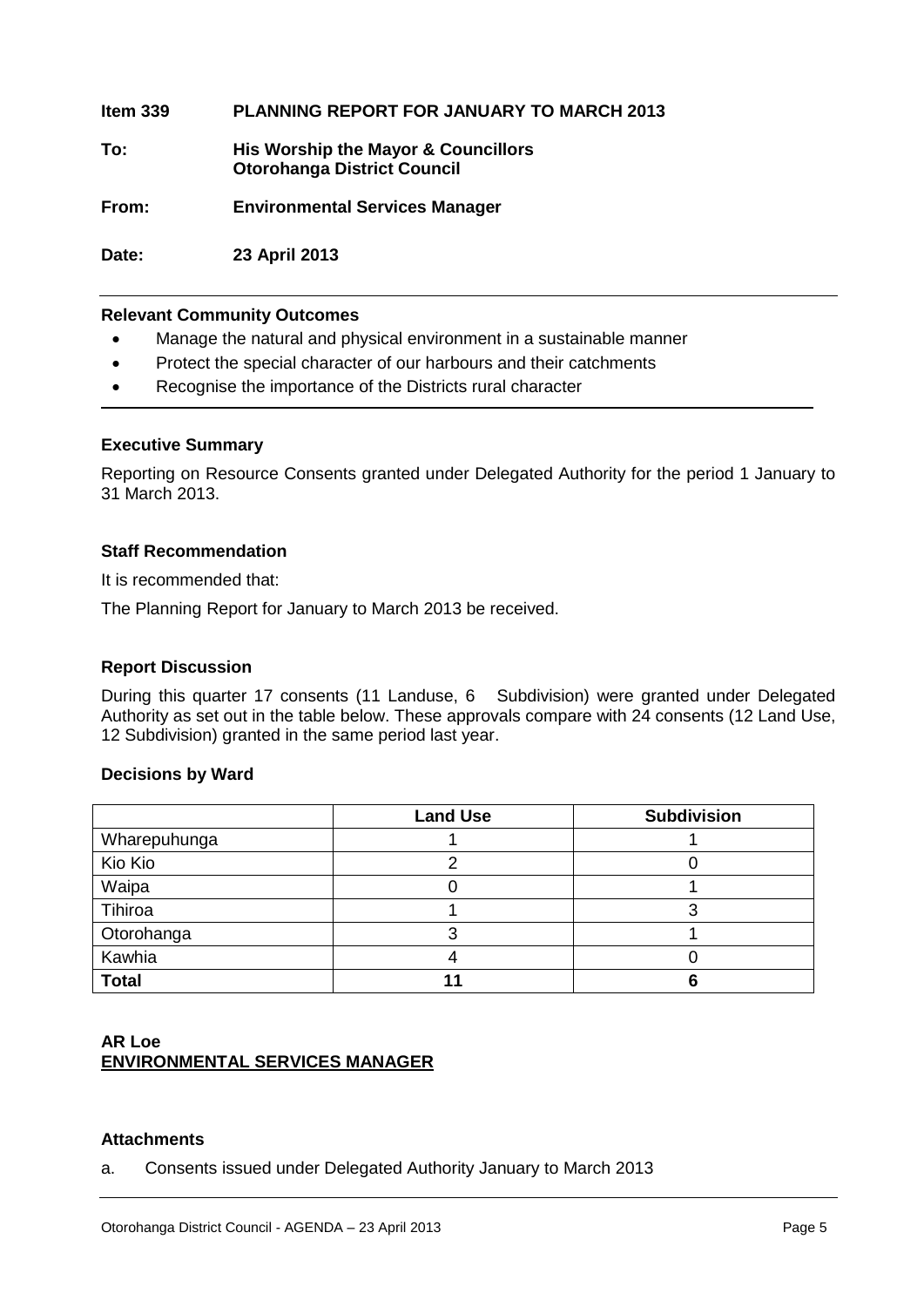| MagiQ              | Run Time 16/04/13 11:09<br>OTOROHANGA DISTRICT COUNCIL                                                              |    |              |     |
|--------------------|---------------------------------------------------------------------------------------------------------------------|----|--------------|-----|
|                    | Resource Consent Decisions - $1/01/13$ to $31/03/13$                                                                |    |              |     |
| No                 | Applicant/Location/Proposal<br>------------------------                                                             |    | 0/S Decision |     |
|                    | 120086 RW Thompson<br>10/01/13 401 Mangaorongo Road<br>Relocation of 2 Bedroom 2nd Hand Dwelling older than 5 Years | LU | PRS          | GDA |
| 120090             | S & D Wilshier<br>10/01/13 2 Domain Drive<br>Dwelling Addition that Encroaches the 3M Wide Other Yard               | LU | PRS          | GDA |
| 120051             | C & M de Koster & D & M McPherson<br>14/01/13 5386 State Highway 31 Kawhia Road<br>Establish a Dwelling             | LU | PRS          | GDA |
| 120085             | Vodafone NZ Limited<br>14/01/13 908 Rangiatea Road<br>Installation & Operation of a Telecommunications Facility     | LU | ARL          | GDA |
|                    | 120087 S Monkley<br>14/01/13 1263 Pokuru Road<br>Build a Garage/Workshop that Encroaches the 15m Other Yard         | LU | PRS          | GDA |
| 120088             | R Rogers<br>17/01/13 5166 State Highway 31 Kawhia Road<br>Construct a Dwelling within 100m of Archaeological Site   | LU | PRS          | GDA |
| 130001<br>5/02/13  | Otorohonda (2004) Ltd<br>148 Maniapoto Street<br>Establish a Motorcycle Sales & Repair Business                     | LU | JBK          | GDA |
| 130002<br>12/02/13 | Opus International Consultants Ltd<br>Wharepuhunga Road<br>Outline Plan Waiver for Waikeria Prison                  | LU | ARL          | GDA |
| 120065             | Ryken Farms Limited<br>$21/02/13$ 2456 State Highway 31 Kawhia Road<br>Operate a Quarry to Supply Race Rock         | LU | PRS          | GDA |
| 130006<br>1/03/13  | Nupend Holdings Ltd<br>148 Maniapoto Street<br>New Building for Retail Premises & Associated Signage                | LU | ARL          | GDA |
| 130005             | SM Gill & AG Dunbar<br>13/03/13 Raglan Road<br>Construct a Dwelling within the Other Yard Setbacks                  | LU | PRS          | GDA |
| Total for          | 11<br>L                                                                                                             |    |              |     |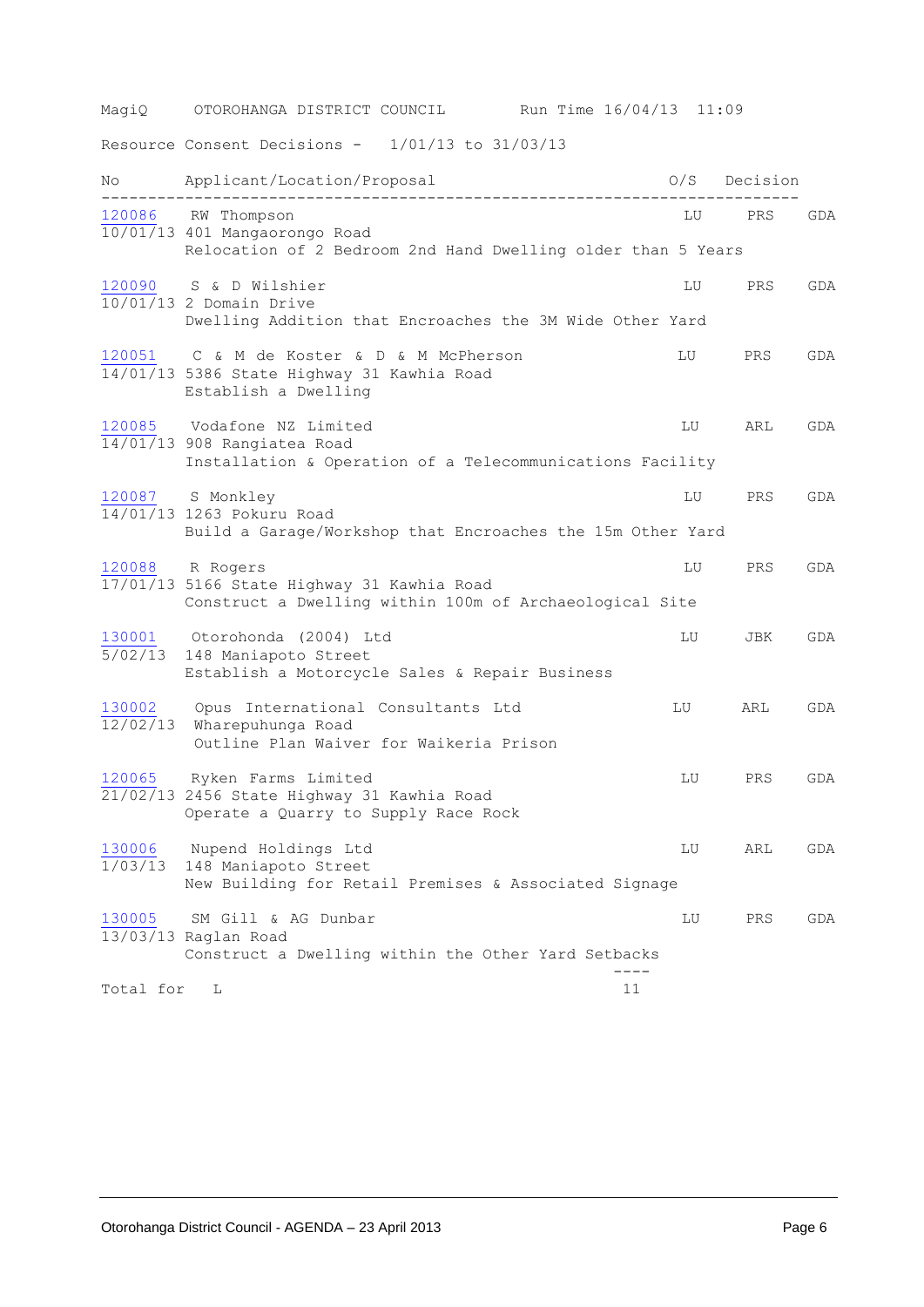|             | 120082 AJ & BM Rogers<br>14/01/13 489/487 Ouruwhero Road<br>Boundary Relocation                                                               | <b>SB</b> | PRS | GDA |
|-------------|-----------------------------------------------------------------------------------------------------------------------------------------------|-----------|-----|-----|
| 070053      | Otewa Lifestyle Villages Partnership<br>15/01/13 Otewa Rd                                                                                     | SB        | LB  | GDA |
|             | Two Stage subdivision- Stage one: Create one additional lot.<br>Stage two: Create 16 additional residential lots.                             |           |     |     |
| 120084      | PAL Fraser<br>17/01/13 Innes Road                                                                                                             | <b>SB</b> | PRS | GDA |
|             | Subdivision to Create One Additional Allotment                                                                                                |           |     |     |
| 120081      | D Cornelius<br>24/01/13 766 Puketawai Road                                                                                                    | <b>SB</b> | PRS | GDA |
|             | Create One Additional Allotment in the Rural Effects Area                                                                                     |           |     |     |
|             | 120020 A & K Van Straalen                                                                                                                     | <b>SB</b> | PRS | GDA |
|             | 26/02/13 484 State Highway 3 Te Kuiti Road<br>Subdivide 2 Existing Rural Titles & Create 5 Additional<br>Rural Titles in a Staged Subdivision |           |     |     |
|             | 090005 IF & AJ Hindrup<br>12/03/13 1314 Waipapa Rd                                                                                            | <b>SB</b> | ΚS  | GDA |
|             | Create one additional lot                                                                                                                     |           |     |     |
|             |                                                                                                                                               |           |     |     |
| Total for   | -S                                                                                                                                            | 6         |     |     |
|             |                                                                                                                                               |           |     |     |
| Grand Total | 17 consents listed                                                                                                                            | 17        |     |     |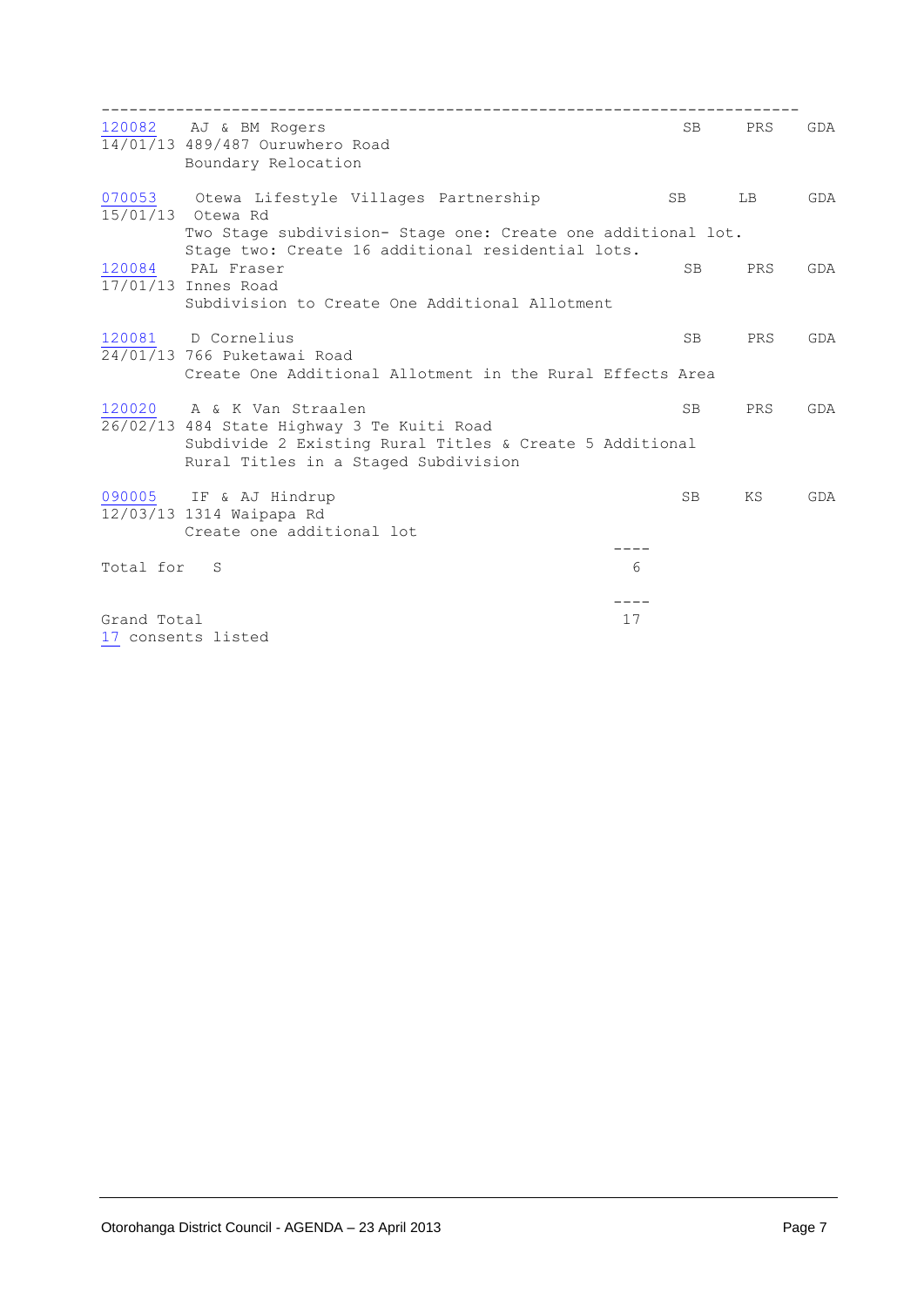| Item $340$ | DISTRICT BUILDING CONTROL OFFICERS REPORT FOR JANUARY TO<br><b>MARCH 2013</b> |
|------------|-------------------------------------------------------------------------------|
| To:        | His Worship the Mayor & Councillors<br><b>Otorohanga District Council</b>     |
| From:      | <b>District Building Control Officer</b>                                      |
| Date:      | 23 April 2013                                                                 |

#### **Relevant Community Outcomes**

Ensure services and facilities meet the needs of the Community

#### **Executive Summary**

A quarterly report on Building Consents granted.

#### **Staff Recommendation**

It is recommended that:

The District Building Control Officer's report for January to March 2013 is received.

#### **Report Discussion**

| <b>Building Consent Issued 1 January to 31 March 2013</b> |                |         |
|-----------------------------------------------------------|----------------|---------|
| <b>Total Consents Issued</b>                              | 32             | - 39%   |
| <b>Includes New Dwellings</b>                             | 5              | $-38%$  |
| And Commercial / Industrial / Cowsheds                    | 4              | $+100%$ |
| Value of Building Work                                    | \$3,993,000    | - 3%    |
| <b>CCCs Issued</b>                                        | 46             | $+24%$  |
| Consents approved over the same period in 2012            |                |         |
| <b>Total Consents Issued</b>                              | 52             |         |
| <b>Includes New Dwellings</b>                             | 8              |         |
| And Commercial / Industrial / Cowsheds                    | $\overline{2}$ |         |
| Value of Building Work                                    | \$4,079,015    |         |
| CCCs Issued                                               | 37             |         |
| <b>Consents Issued by Area</b>                            |                |         |
| Rural                                                     | 24             |         |
| Otorohanga                                                | 8              |         |
| Kawhia / Aotea                                            | 0              |         |
|                                                           |                |         |

#### **G Phillips DISTRICT BUILDING CONTROL OFFICER**

#### **Attachments**

a. Building Consents issued January to March 2013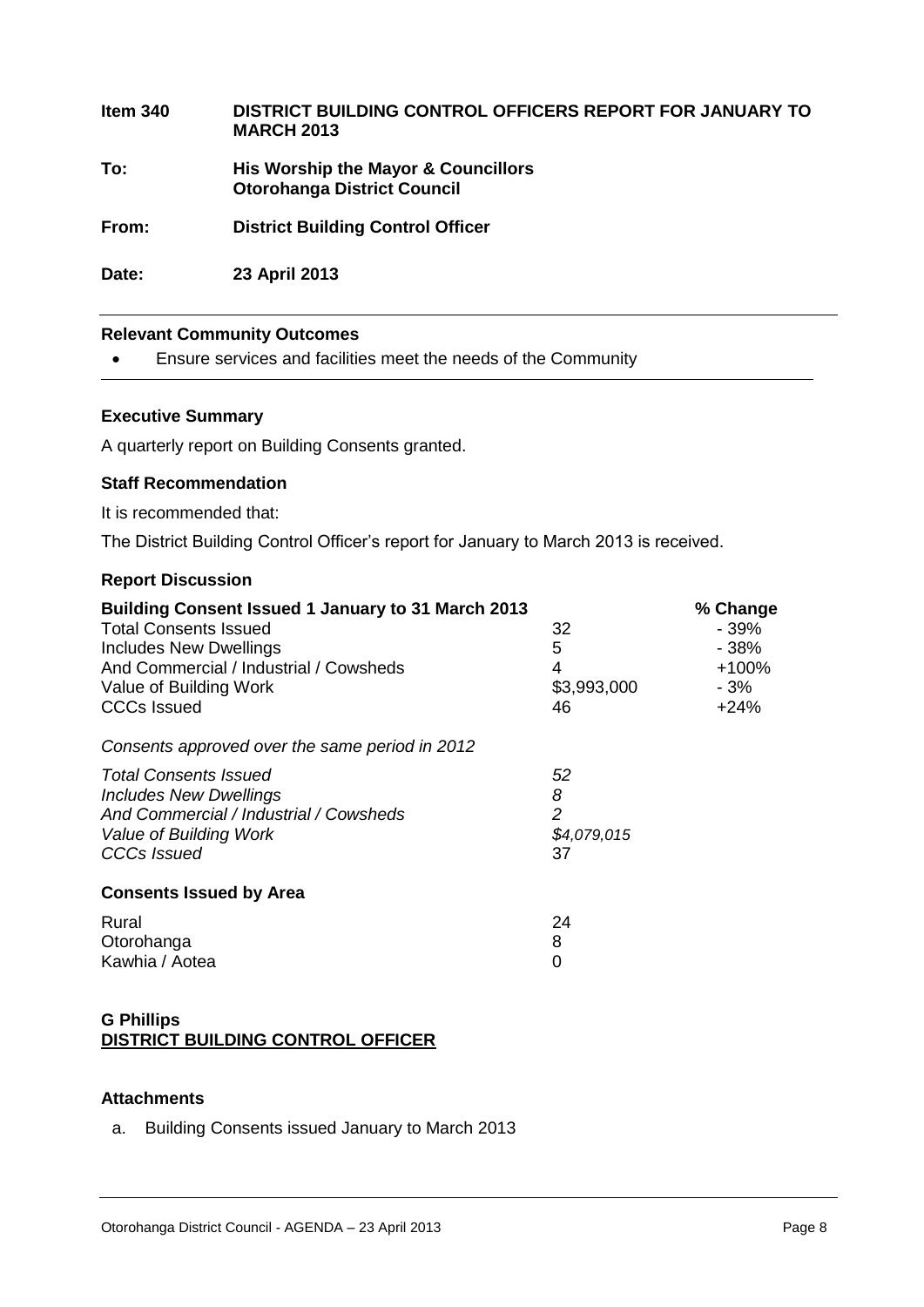| Mark Lewis Plumbing - Run New Sewer Line from - 3 Fare Vue La                      | 5,000     |
|------------------------------------------------------------------------------------|-----------|
| P Toa - 28 Spicer Rd - Installation of Swimming Pool                               | 15,000    |
| Smartdraw Architecture - 42 Ormsby Rd - New 2 Bedroom Dwelling                     |           |
| & Install heater                                                                   | 120,000   |
| FG & EE Darke - 8 Mangauika Rd - Addition of a Lean-Too Roof                       | 8,000     |
| The Barn Company Waikato - 1655 State Highway - New Shed                           | 65,000    |
| Versatile Building Cambr - 1263 Pokuru Rd - Garage/Workshop/Office                 | 25,000    |
| Leisurecom Homes Ltd - 52 Walker Rd - Relocate 2 Bedroom Dwelling                  | 41,500    |
| S & D Wilshier - 2 Domain Dr - Addition of Dining Area, Alfresco                   | 71,000    |
| H Nupend Holdings - 148 Maniapoto St - Refit Interior, Move                        |           |
| Non-Load Bearing Wall                                                              | 150,000   |
| R Thompson Family Trust - 1573 State Highway - Relocate 2                          |           |
| Bedroom Dwelling                                                                   | 13,000    |
| R & R Proscan - 99 Happy Valley Rd - New 3 Bedroom &                               |           |
| Office Dwelling                                                                    | 330,000   |
| Waikato Shed Company - 838 Ouruwhero Rd - New Storage Shed                         | 120,000   |
| Stewart Rose Builders Ltd - 364 Wharepuhunga Rd - New Goldpine Shed                | 20,000    |
| W & J Chubb - 16 Ormsby Rd - New Implement Shed                                    | 12,000    |
| Gisler Architects - Ngahape Rd - New Dwelling                                      | 350,000   |
| Quattro Family Trust - 66-72 Maniapoto St - New Commercial                         |           |
| Workshop/Showroom                                                                  | 250,000   |
| J & T Burgess - 426 Mangawhero Rd - Dwelling Extension                             | 20,000    |
| Paul Rattray Builders - 15 Te Kawa St - Dwelling Alterations                       | 60,000    |
| Aotearoa Kaitiaki Ltd - 765 Aotearoa Rd - Dwelling Extension                       | 120,000   |
| Davies Homes - 94 Kio Kio Station Rd - New 4 Bedroom Dwelling                      | 300,000   |
|                                                                                    |           |
| Opus Architecture - Wharepuhunga Rd - Demolition of Hillary,<br>Mead, Kowhai Block |           |
| Project Kiwiana - 20 Huiputea Dr - Installation of Engineer                        | 1,000,000 |
|                                                                                    |           |
| Designed Sculpture                                                                 | 14,000    |
| Nupend Holdings Ltd - 148 Maniapoto St - New Commercial Building                   | 200,000   |
| S & J Hughes - 150 Mangati Rd - New Single Garage                                  | 7,000     |
| M & L Gray - 301 Puketawai Rd - Internal Dwelling Alterations                      | 10,000    |
| Architectural Design Ltd - 876 Mangawhio Rd - Addition to Dwelling                 | 22,000    |
| A & K Harnett - 399 Lurman Rd - Dwelling Reroof                                    | 21,500    |
| Emmett Civil Construction - 489/487 Ouruwhero Rd - Installation                    |           |
| of Precast Concrete Underpass                                                      | 105,000   |
| Florida Farms Limited - 1836 Wharepuhunga Rd - Construct Bridge                    |           |
| over Mangatutu Stream                                                              | 65,000    |
| Otorohanga Te Kuiti Plumbers - 133 Owaikura Rd - Install Pyroclassic               |           |
| Wood Burner                                                                        | 3,000     |
| Nupend Holdings Ltd - 148 Maniapoto St - New Fast Food Restaurant                  | 200,000   |
| Aztech Buildings Ltd - 208 Puketawai Rd - 2 x 11 Bay Shed                          | 250,000   |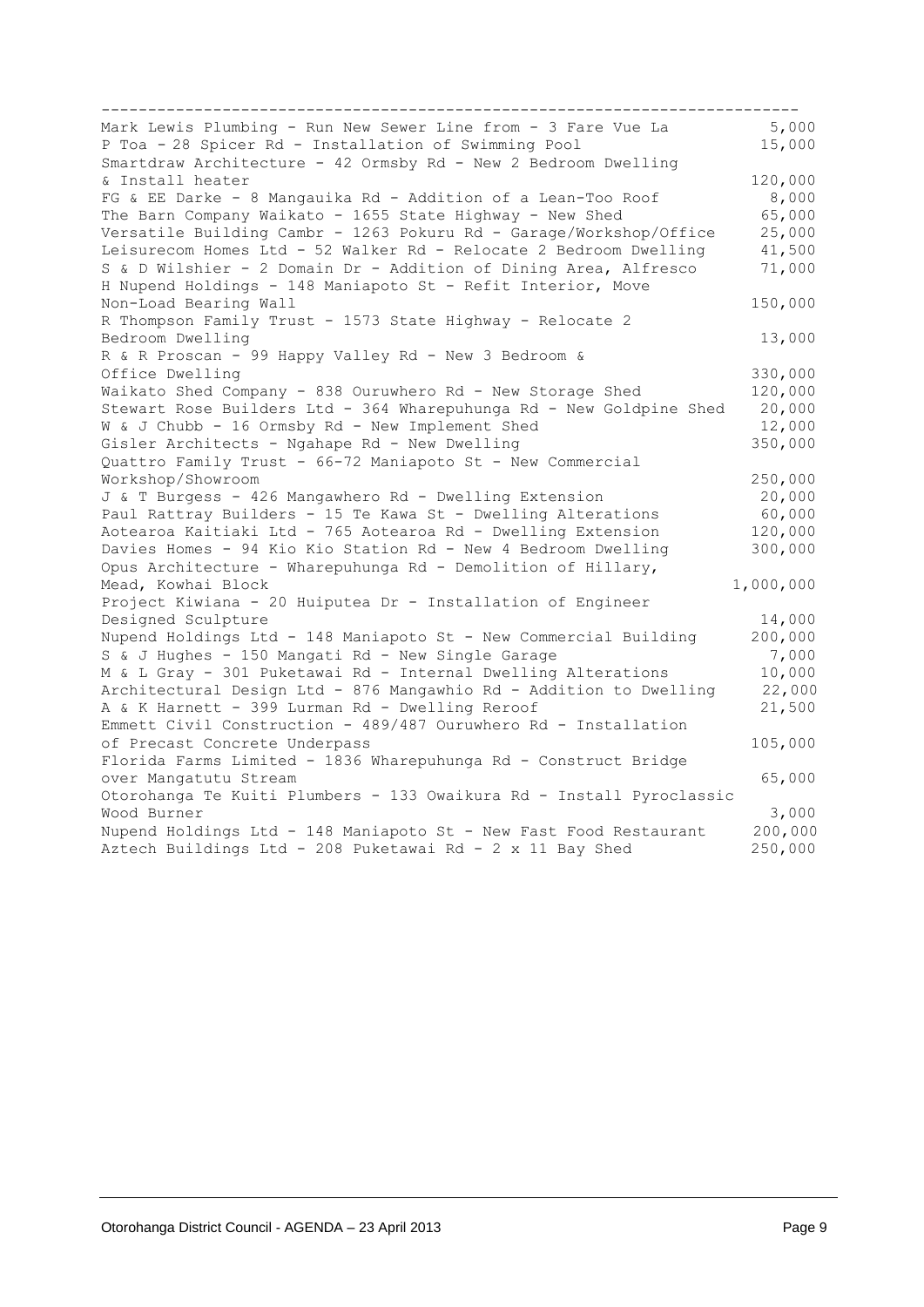**Item 341 DRAFT ANNUAL PLAN 2013/14**

**To: His Worship the Mayor and Councillors Otorohanga District Council**

**From: District Accountant**

**Date: 23 April 2013**

#### **Relevant Community Outcomes**

- The Otorohanga District is a safe place to live
- Ensure services and facilities meet the needs of the Community
- Provide for the unique history and culture of the District
- Promote the local economy and opportunities for sustainable economic development
- Manage the natural and physical environment in a sustainable manner
- Foster an involved and engaged Community
- Protect the special character of our harbours and their catchments
- Recognise the importance of the Districts rural character

#### **Executive Summary**

Council to consider adopting the Draft Annual Plan 2013/14.

#### **Staff Recommendation**

It is recommended that:

- 1. The Draft Annual Plan for 2013/14 be approved,
- 2. Submission be heard at the Council meeting to be held 4 June 2013

#### **Report Discussion**

The Draft Annual Plan sets out the services, activities and projects proposed to be undertaken during the period 1 July 2013 to 30 June 2014 and includes

- Council's Annual Plan for the 2013/14 year
- Details of the proposed 2013/14 rating levels
- Council programme of Work for the 2013/14 year
- Rating impact of the plan and Financial Strategy
- Prospective Financial Statements

It is proposed that the Plan, if approved, will be advertised in the Waitomo News on Thursday 25 April 2013. Submissions will close on 27 May 2013 and be heard at the meeting of Council scheduled for 4 June 2013. It is proposed to adopt the Annual Plan together with the Management Plan at that meeting.

#### **Brendan O'Callaghan DISTRICT ACCOUNTANT**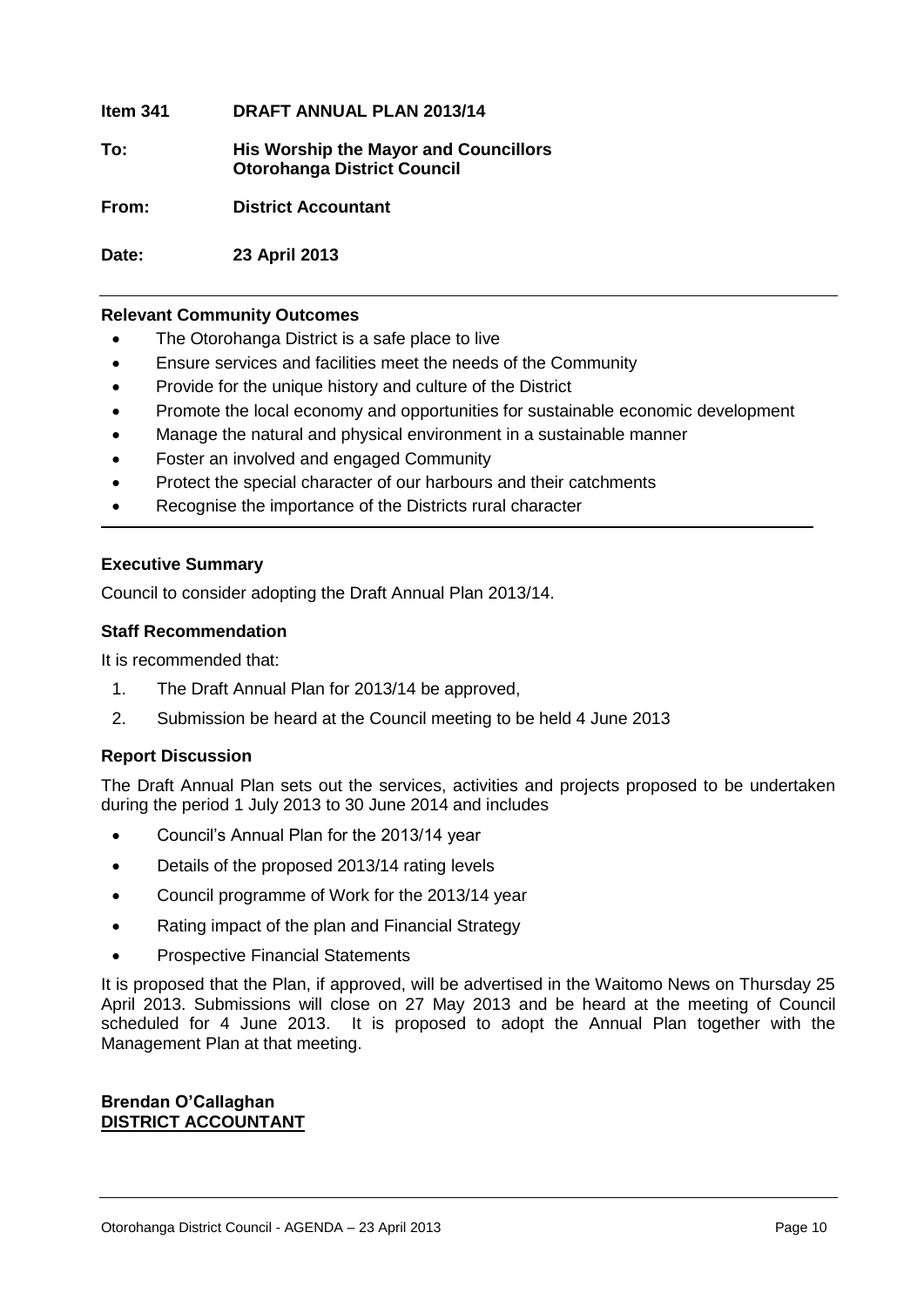#### **Item 342 ROAD LEGALISATION PART TE TAHI ROAD SO 460937**

**To: His Worship the Mayor and Councillors Otorohanga District Council**

**From: Engineering Manager**

**Date: 23 April 2013**

#### **Relevant Community Outcomes**

Manage the natural and physical environment in a sustainable manner

#### **Executive Summary**

Council has documents requiring consent to legalising of part of Te Tahi Road being the right hand side from 400 metres to 700 metres being the 300 metres from the bridge.

Property owners involved are JMB Smith and R Lentge-Smith and TM & SM Wright.

The consent relates to land to be acquired for road.

#### **Staff Recommendation**

It is recommended that:

- 1. The Otorohanga District Council hereby consents to the Minister of Land Information declaring:
	- a. Pursuant to Sec 114 of the Public Works Act 1981 the land described in the **First Schedule** below being declared road and vested in the Otorohanga District Council.

#### *South Auckland Land District – Otorohanga District*

| <b>First Schedule - Land to be Declared Road</b> |                 |           |                                       |  |
|--------------------------------------------------|-----------------|-----------|---------------------------------------|--|
| Area                                             | Description     | Title     | Owners                                |  |
| 94m <sup>2</sup>                                 | Sec 3 SO 460937 | SA67C/878 | <b>JMD Smith</b><br>R Lentge-Smith    |  |
| 37 <sup>2</sup>                                  | Sec 4 SO 460937 | SA71A/916 | TM & SM Wright<br>O'Shea Trustees Ltd |  |

2. The Mayor and Chief Executive of Otorohanga District Council be authorised to sign and seal any documentation necessary to legalise plan SO 460937.

#### **Report Discussion**

These legal actions are to put in place legal adjustments to a short section of Te Tahi Road that relates to the recent road reconstruction works. Agreements were made with the property owners prior to the physical works being undertaken. The survey plan SO 460937 has recently been completed and formal legal documents have been signed by the two property owners.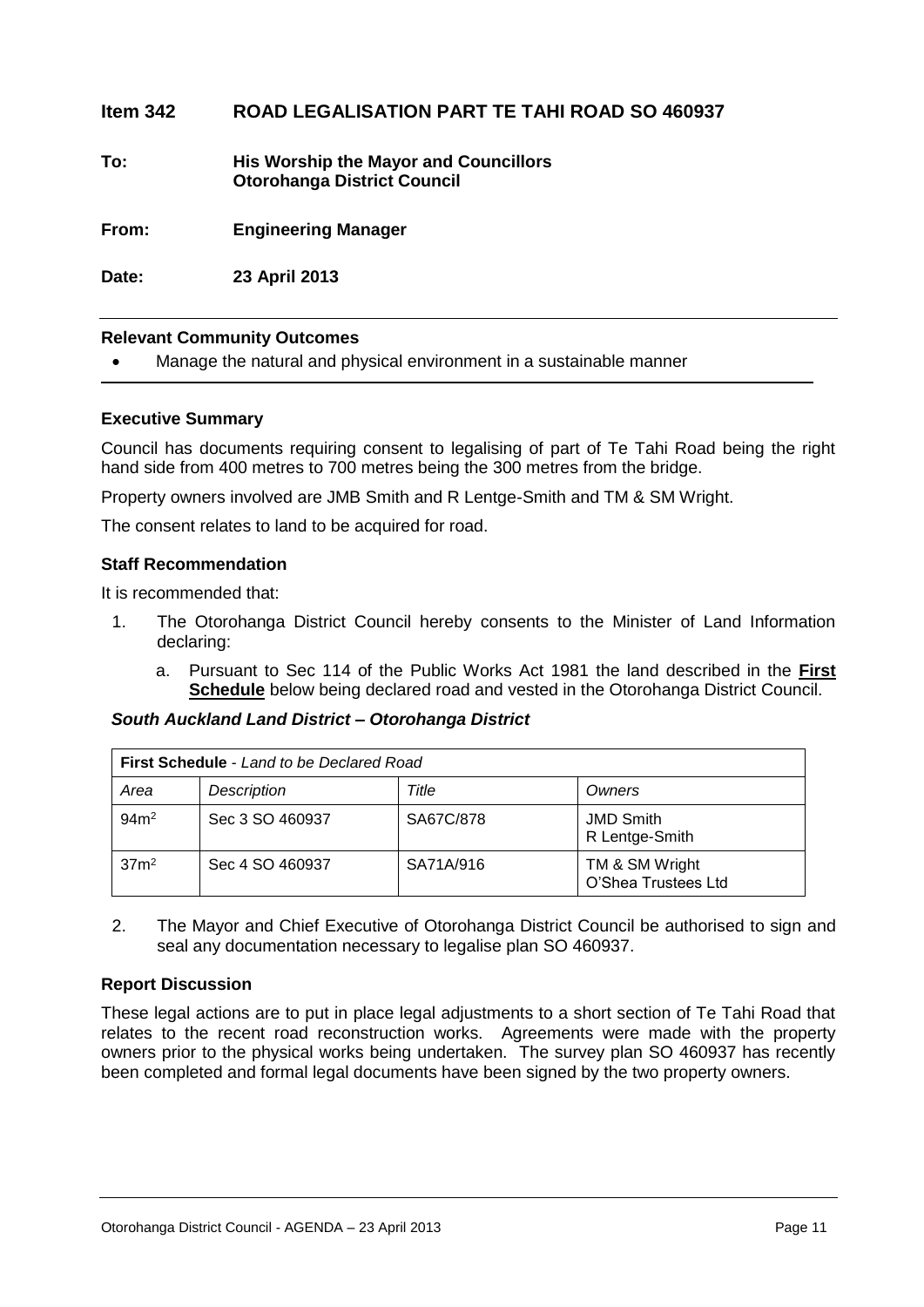The details are as follows:

#### JMD Smith and R Lentge-Smith

The agreement with the owners is that in compensation for the land to be acquired for road the Council will construct and seal 120m<sup>2</sup> of the existing driveway to the house. This has been done.

The Council to undertake changes to the roadside fence as they relate to the roading works,a distance of 140 metres. This has been done. The owners have signed that the driveway and fencing has been undertaken and completed to their satisfaction.

As this property is for sale, the Council has lodged a Sec 115 Public Works Act 1981 Certificate of Consent to protect the Council's interest and record the existence of the agreement with the present owners.

#### TM & SM Wright and O'Sheas Trustees Limited

The agreement reached with the owners is that the Council will pay \$1,556.96 (plus GST) as compensation for the land loss.

The Council has undertaken all changes to the roadside fences as they relate to the roading works.

As the owners have indicated they have no intention of selling, a Section 115 certificate will not be placed on the title at this stage although the agreement states the Council may register a Certificate of Consent.

As is standard practice Council is meeting all survey and legal costs associated with this road legalisation process.

#### **Dave Clibbery ENGINEERING MANAGER**

#### **Attachments**

a. SO 460937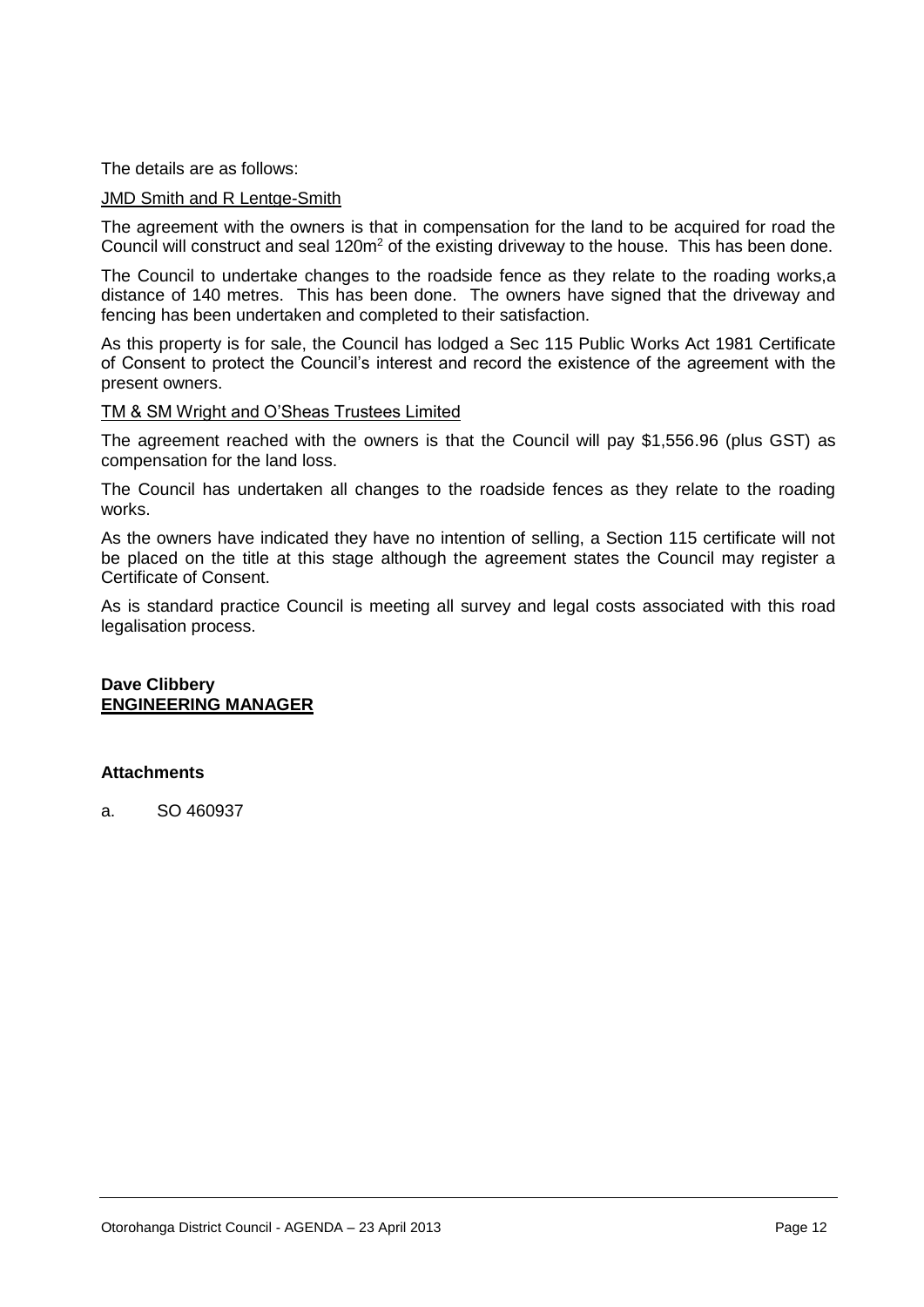



 $\hat{\mathbb{E}}$ 

 $\frac{1}{2\pi}$ 

 $\frac{1}{k^2}$ 

# **Title Plan - SO 460937**

| <b>Survey Number</b><br>Surveyor Reference<br>Surveyor<br>Survey Firm      | SO 460937<br>Te Tahi from bridge Legalisation nzt<br>Peter Thomas Cotter<br>Otorohanga District Council<br>Declared on 16 Jan 2013 04:33 PM | Surveyor Declaration I Peter Thomas Cotter, being a licensed cadastral surveyor, certify that:<br>(a) this dataset provided by me and its related survey are accurate, correct and in accordance with the<br>Cadastral Survey Act 2002 and the Rules for Cadastral Survey 2010, and<br>(b)the survey was undertaken by me or under my personal direction. |                        | n.<br>$\frac{1}{M}$ |    |
|----------------------------------------------------------------------------|---------------------------------------------------------------------------------------------------------------------------------------------|-----------------------------------------------------------------------------------------------------------------------------------------------------------------------------------------------------------------------------------------------------------------------------------------------------------------------------------------------------------|------------------------|---------------------|----|
| <b>Survey Details</b>                                                      |                                                                                                                                             |                                                                                                                                                                                                                                                                                                                                                           |                        | z,                  |    |
|                                                                            | Dataset Description Sections 1 - 4 SO 460937                                                                                                |                                                                                                                                                                                                                                                                                                                                                           |                        |                     |    |
| <b>Status</b>                                                              | Approved as to Survey                                                                                                                       |                                                                                                                                                                                                                                                                                                                                                           |                        |                     |    |
| <b>Land District</b>                                                       | South Auckland                                                                                                                              | <b>Survey Class</b>                                                                                                                                                                                                                                                                                                                                       | Class B                |                     |    |
| <b>Submitted Date</b>                                                      | 16/01/2013                                                                                                                                  | Survey Approval Date04/02/2013                                                                                                                                                                                                                                                                                                                            |                        | $\frac{1}{2\pi}$    |    |
|                                                                            |                                                                                                                                             | Deposit Date                                                                                                                                                                                                                                                                                                                                              |                        |                     |    |
| Territorial Authorities<br>Otorohanga District                             |                                                                                                                                             |                                                                                                                                                                                                                                                                                                                                                           |                        | ă.                  |    |
|                                                                            |                                                                                                                                             |                                                                                                                                                                                                                                                                                                                                                           |                        |                     |    |
| Comprised In                                                               |                                                                                                                                             |                                                                                                                                                                                                                                                                                                                                                           |                        |                     |    |
| CT SA71A/916                                                               |                                                                                                                                             |                                                                                                                                                                                                                                                                                                                                                           |                        | i.                  |    |
| CT SA67C/878                                                               |                                                                                                                                             |                                                                                                                                                                                                                                                                                                                                                           |                        |                     |    |
| <b>Created Parcels</b>                                                     |                                                                                                                                             |                                                                                                                                                                                                                                                                                                                                                           |                        |                     |    |
| Parcels                                                                    |                                                                                                                                             | Parcel Intent                                                                                                                                                                                                                                                                                                                                             | CT Reference<br>Area   |                     |    |
| Section 1 Survey Office Plan 460937                                        |                                                                                                                                             | Fee Simple Title                                                                                                                                                                                                                                                                                                                                          | 0.3289 Ha<br>0.9830 Ha | ÷                   |    |
| Section 2 Survey Office Plan 460937<br>Section 3 Survey Office Plan 460937 |                                                                                                                                             | Fee Simple Title<br>Legalisation                                                                                                                                                                                                                                                                                                                          | 0.0094 Ha              |                     |    |
| Section 4 Survey Office Plan 460937                                        |                                                                                                                                             | Legalisation                                                                                                                                                                                                                                                                                                                                              | $0.0037$ FIa           |                     |    |
| <b>Total Area</b>                                                          |                                                                                                                                             |                                                                                                                                                                                                                                                                                                                                                           | 13250 Ha               | ä                   |    |
|                                                                            |                                                                                                                                             |                                                                                                                                                                                                                                                                                                                                                           |                        |                     |    |
|                                                                            |                                                                                                                                             |                                                                                                                                                                                                                                                                                                                                                           |                        | 玉                   |    |
|                                                                            |                                                                                                                                             |                                                                                                                                                                                                                                                                                                                                                           |                        | ă                   |    |
|                                                                            |                                                                                                                                             |                                                                                                                                                                                                                                                                                                                                                           |                        |                     | t  |
| SD 460937 - Title Plan                                                     |                                                                                                                                             | Generated on 04/02/2013 07:35am                                                                                                                                                                                                                                                                                                                           |                        | Page 1 of 2         |    |
|                                                                            |                                                                                                                                             |                                                                                                                                                                                                                                                                                                                                                           |                        |                     |    |
|                                                                            |                                                                                                                                             |                                                                                                                                                                                                                                                                                                                                                           |                        |                     | ÷, |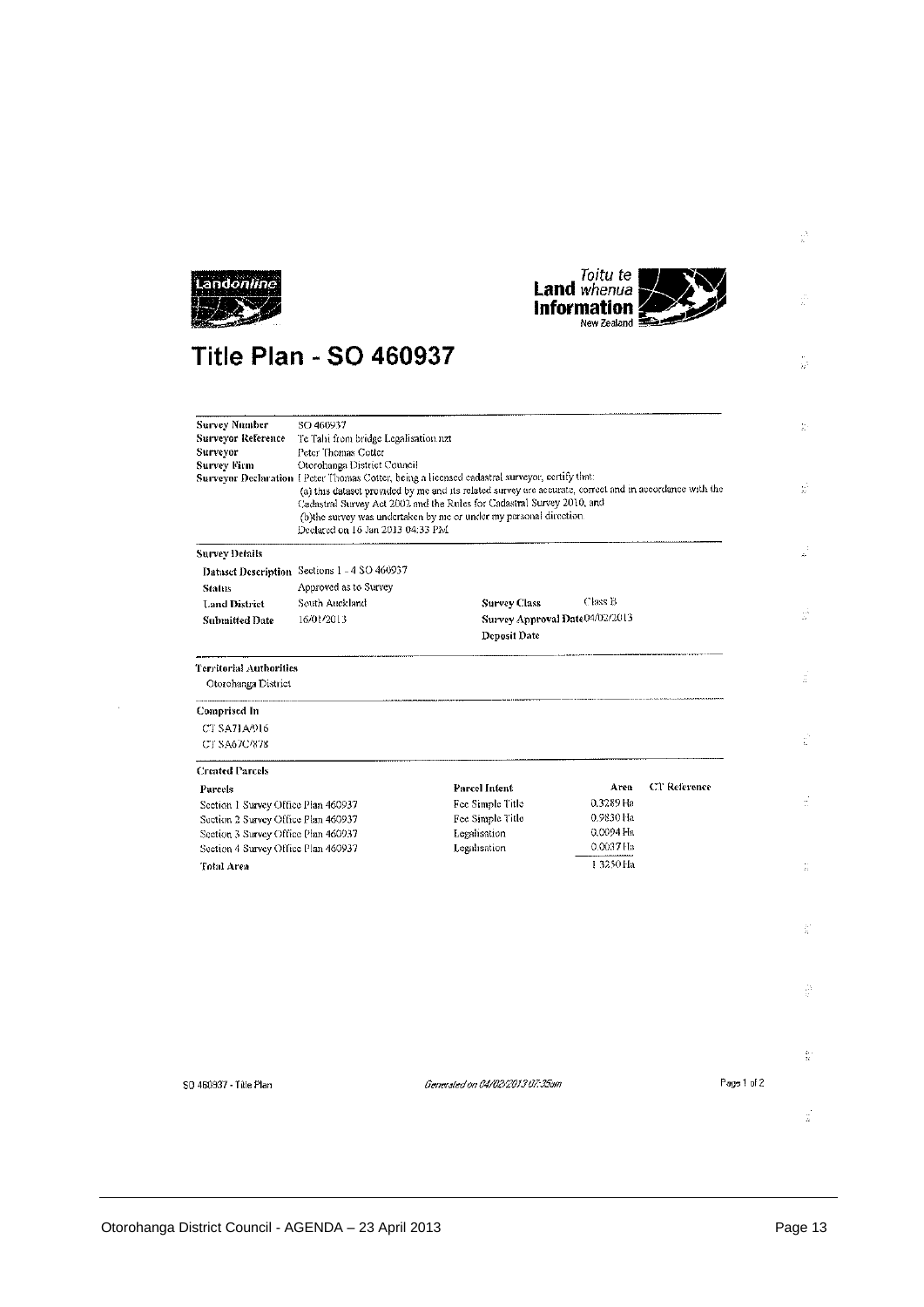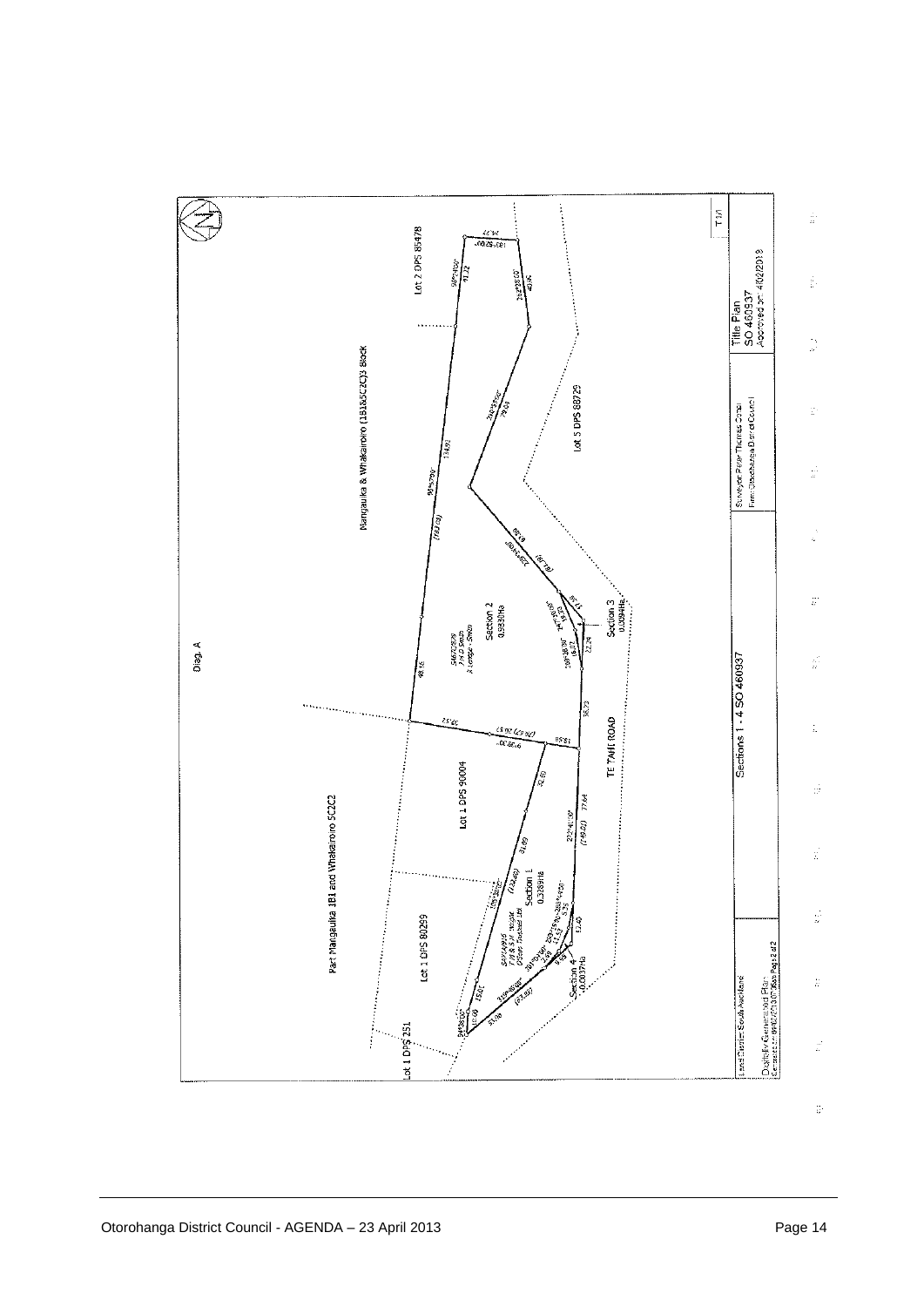#### **Item 343 ROAD LEGALISATION PART SIRCOMBE ROAD SO 45419**

**To: His Worship the Mayor and Councillors Otorohanga District Council**

**From: Engineering Manager**

**Date: 23 April 2013**

#### **Relevant Community Outcomes**

Manage the natural and physical environment in a sustainable manner

#### **Executive Summary**

Council has documents requiring consent to legalising of part of Sircombe Road being the first 1.5km from Rangiatea Road.

Property owners involved are Walters Holdings (2008) Ltd and BJ & VE Southall.

The consent relates to land to be acquired for road and severances and road to be stopped and vested in adjoining properties.

#### **Staff Recommendation**

It is recommended that:

- 1. The Otorohanga District Council hereby consents to the Minister of Land Information declaring:
	- a. Pursuant to Sec 114 of the Public Works Act 1981 the land described in the **First Schedule** below being declared road and vested in the Otorohanga District Council.
	- b. Pursuant to Sec 116 and 117 of the Public Works Act 1981 the road described in the **Second Schedule** below being stopped and vested in the adjoining properties by way of amalgamation with the title listed and being subject to existing mortgages recorded on the title.
	- c. Pursuant to Sec 119 of the Public Works Act 1981 the land described in the **Third Schedule** below being taken for severance from Walters Holdings Ltd and vested in BJ & VE Southall.

#### *South Auckland Land District – Otorohanga District*

| <b>First Schedule</b> - Land to be Declared Road |                                                   |                      |                             |  |  |
|--------------------------------------------------|---------------------------------------------------|----------------------|-----------------------------|--|--|
| Area                                             | <b>Description</b>                                | Title                | Owners                      |  |  |
| 627m <sup>2</sup>                                | Marked 24.8p on SO<br>45419                       | CFR 267238           | <b>BJ &amp; VE Southall</b> |  |  |
| $3811 \,\mathrm{m}^2$                            | Marked 6.9p, 0-1-31.6, 0-<br>1-32.2 on SO 45419   | CFR SA1112/278       | <b>Walters Holdings</b>     |  |  |
| $2271m^2$                                        | Marked 4.8p, 34.7p, 0-1-<br>10.3 on SO 45419      | <b>CFR SA212/297</b> | <b>Walters Holdings</b>     |  |  |
| $2600m^2$                                        | Marked 0-2-22.8 on SO   CFR SA713/143<br>45419    |                      | <b>Walters Holdings</b>     |  |  |
| 98m <sup>2</sup>                                 | SO.<br>Marked<br>3.9 <sub>p</sub><br>on.<br>45419 | CFR 267237           | <b>Walters Holdings</b>     |  |  |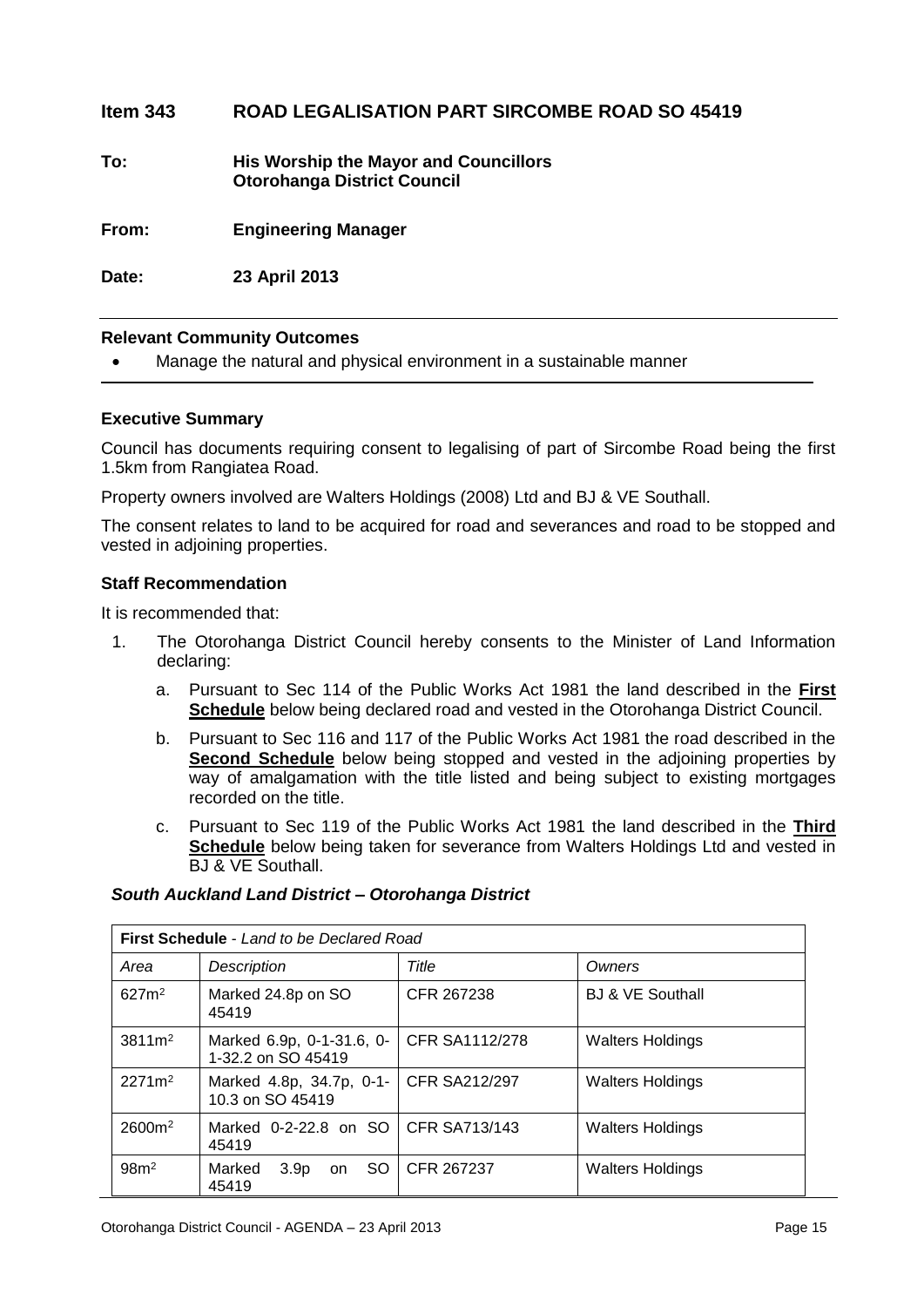| <b>Second Schedule</b> – Road to be Stopped and Vested by Amalgamation in Adjoining Properties |                                          |                         |                             |  |  |
|------------------------------------------------------------------------------------------------|------------------------------------------|-------------------------|-----------------------------|--|--|
| Area                                                                                           | Description                              | Title                   | Owners                      |  |  |
| 4289m <sup>2</sup>                                                                             | Marked 0-2-08.3, 0-2-01.3<br>on SO 45419 | CFR 267238              | <b>BJ &amp; VE Southall</b> |  |  |
| 422m <sup>2</sup>                                                                              | 17.5p on SO<br>Marked<br>45419           | CFR SA1112/278          | Walters Holdings            |  |  |
| 3232m <sup>2</sup>                                                                             | Marked 0-3-07.8 on SO<br>45419           | <b>CFR SA212/297</b>    | Walters Holdings            |  |  |
| 336m <sup>2</sup>                                                                              | -SO I<br>Marked<br>13.3p<br>on<br>45419  | <b>CFR SA713/143</b>    | Walters Holdings            |  |  |
| Third Schedule – Land to be Taken for Severances and Amalgamated with CFR 267238               |                                          |                         |                             |  |  |
| Area                                                                                           | Description                              | From (Owner)            | To (Owner)                  |  |  |
| 1287m <sup>2</sup>                                                                             | Marked 32.8p and 18.1p<br>on SO 45419    | <b>Walters Holdings</b> | <b>BJ &amp; VE Southall</b> |  |  |

- 2. The Mayor and Chief Executive of Otorohanga District Council be authorised to sign and seal the Consent as Caveator related to the Caveat Council held on titles CFR 267237 and CFR SA212/297 being Walters Holdings (2008) Ltd related to the stock underpass on this section of Sircombe Road.
- 3. The Mayor and Chief Executive of Otorohanga District Council be authorised to sign and seal any documentation necessary to legalise plan SO 45419.

#### **Report Discussion**

These legal actions are to put in place legal adjustments to a portion of Sircombe Road that relate to physical works that were undertaken in the late 1960's when the road was known as Rangiatea School Road. The deviation of the road was substantial and agreements were reached with the then owners T & ML Bryant and AL & ME Hopkirk at the time.

A survey plan SO 45419 was prepared at the time and a Compensation Certificate was recorded on the lands then owned by the Bryants but no Compensation Certificate was recorded for the Hopkirks. The "Bryant" land is now owned by Walters Holdings (2008) Ltd and the "Hopkirk" land is now owned by BJ & VE Southall and Walters Holdings (2008) Ltd. This is the result of a subdivision of land in 2006.

Considerable file research and owner consultations have been involved in progressing this road legalisation to a stage where the parties have agreed to sign Memorandums of Agreement.

#### Walters Holdings (2008) Limited (ex Bryants)

This property has four land titles involved in the legalisation, three of which record a Compensation Certificate related to payment made (\$565.94) to Bryants for loss of land. Council also undertook fencing, drainage and water reticulation at the time. In 1976 the Bryants signed an agreement in terms of the survey plan SO 45419 and it is that agreement that forms the basis of the current agreement. The 1976 agreement did not cover the land now owned by Walters as a result of the 2006 subdivision and a separate clause records a payment of \$300 plus GST (if any) to be made to Walters for a loss of land related to that land. The net loss of land for the total Walters property is 5880m<sup>2</sup> and in terms of the Compensation Certificate and the "1976" agreement no further payment is due from Council.

The Council resolution 2 gives authority for the signing and sealing of the "Consent of Caveator" related to a stock underpass under Sircombe Road owned by Walters Holdings.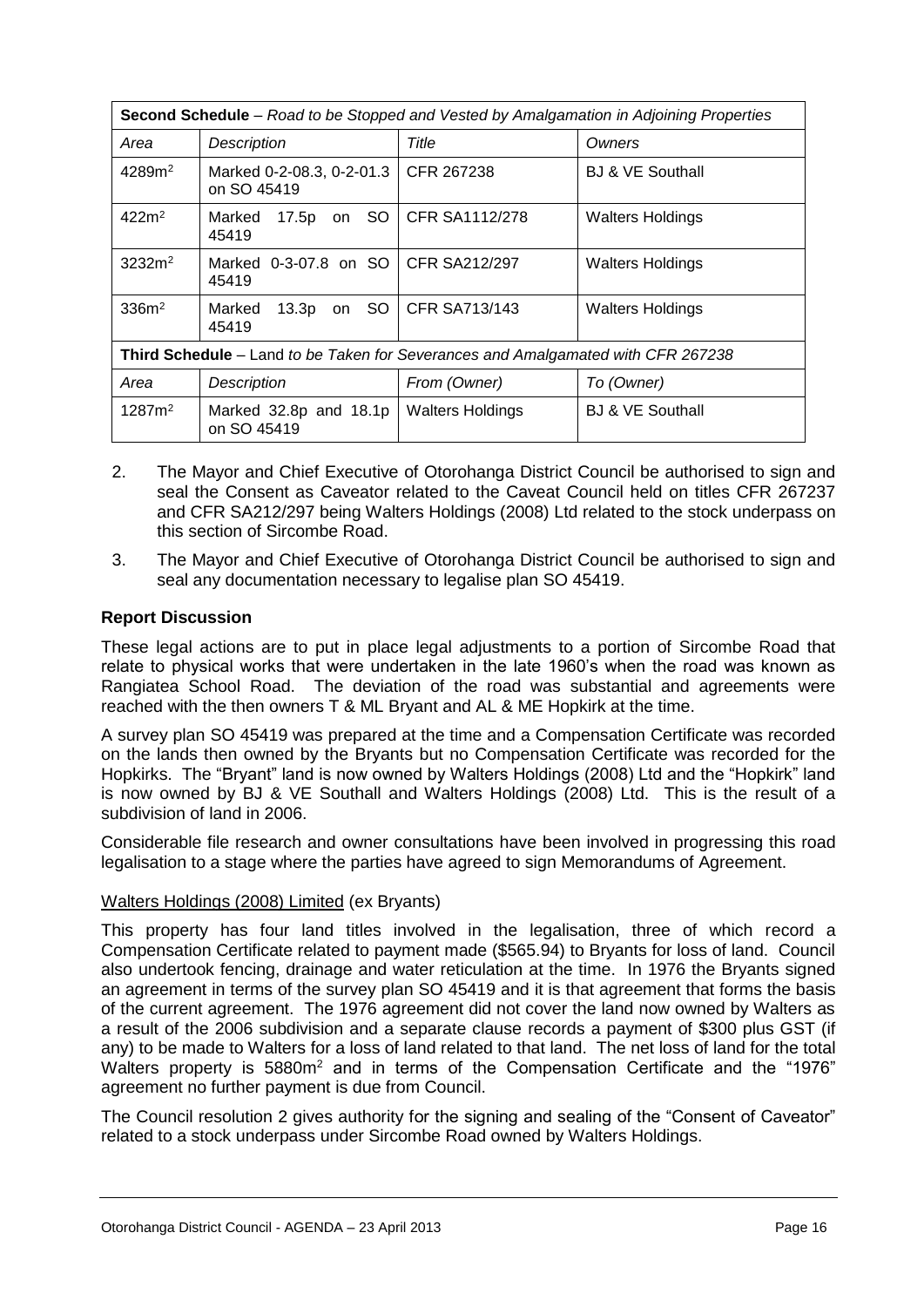#### **BJ & VE Southall (ex Hopkirks)**

This property has one title involved.

In August 1976 the then owners (Hopkirks) signed an agreement which is the basis of the agreement reached with the now owners BJ & VE Southall.

The 1976 agreement recorded land to be taken for road, road to be closed, and land for severances to be vested in Hopkirks at no cost to Hopkirks.

This legalisation process gives a net area gain to Southalls of 4948m<sup>2</sup> for which Southalls are not required to pay for as documented in the 1976 agreement.

As is standard practice, Council is meeting all survey and legal costs associated with this road legalisation process.

#### **Dave Clibbery ENGINEERING MANAGER**

#### **Attachments**

b. SO 45419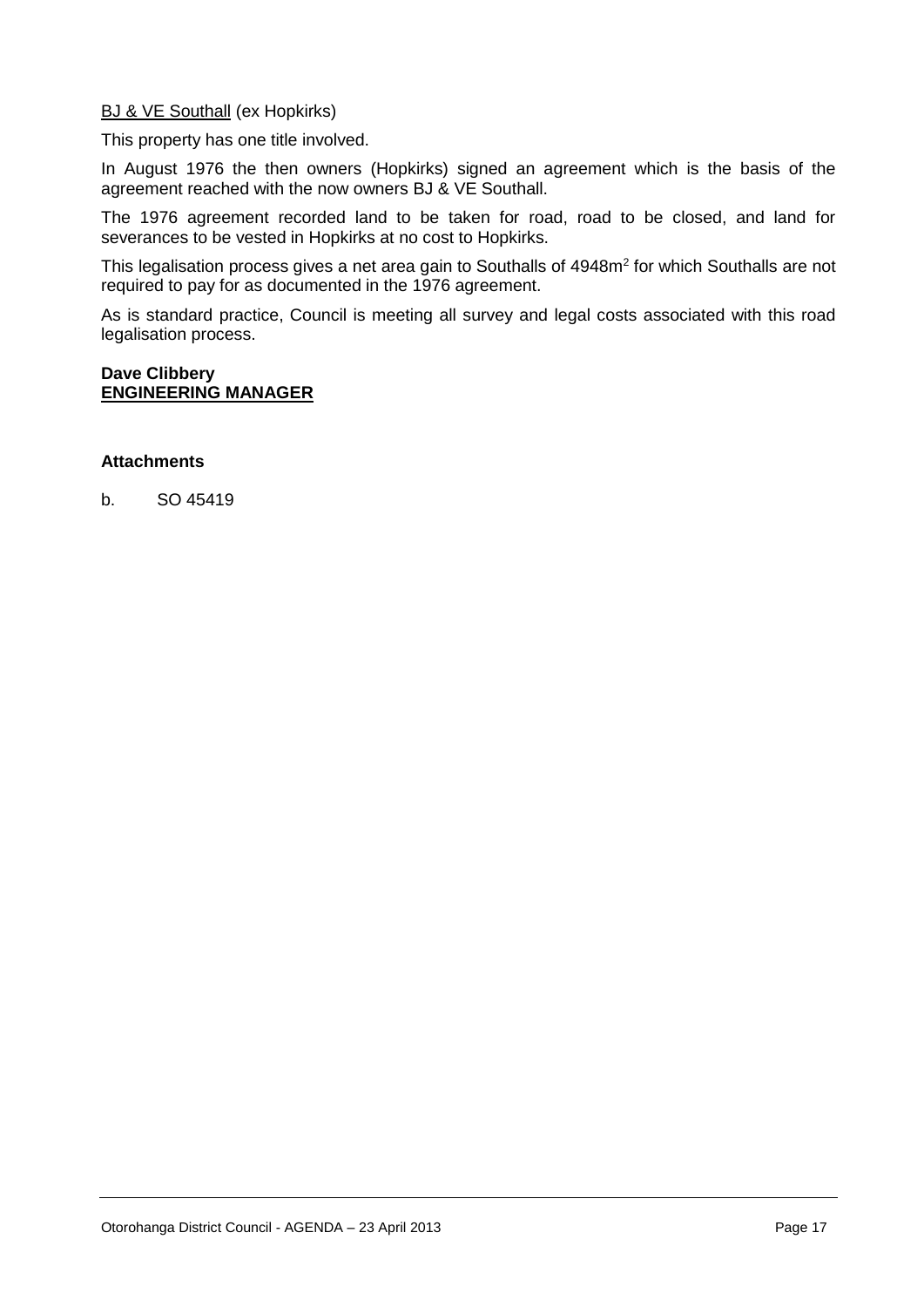

 $\tilde{\mathcal{A}}$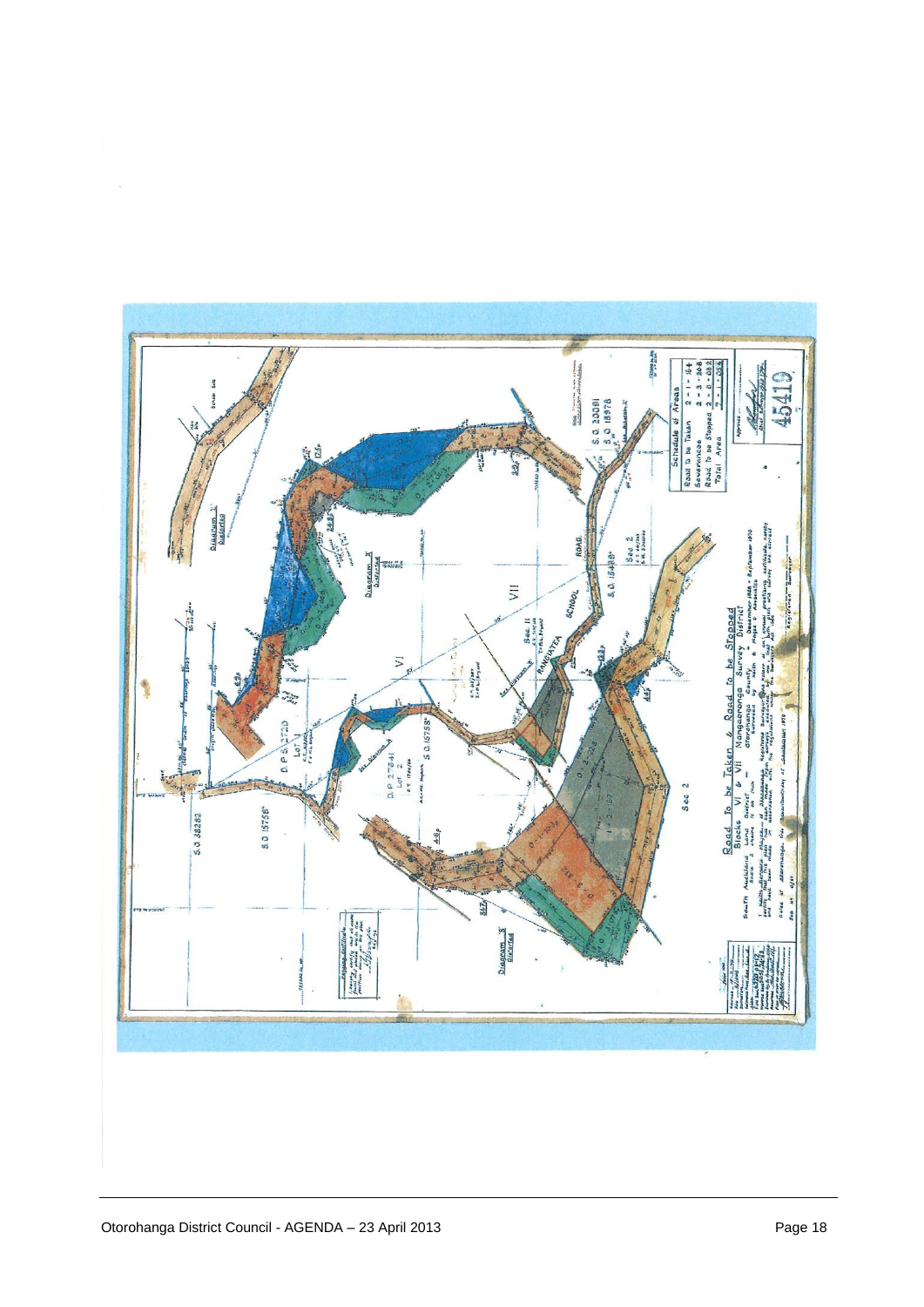#### **Item 344 ODC MATTERS REFERRED FROM 2 APRIL 2013**

- **To: His Worship the Mayor & Councillors Otorohanga District Council**
- **From: Governance Supervisor**

**Date: 23 April 2013**

#### **Executive Summary**

#### **1. ENGINEERING MANAGER**

#### 12 March 2013

i. To prepare a submission for forwarding to NZTA on the Review of the Funding Assistance Rate for roading, to retain the status quo.

#### **2. ENVIRONMENTAL SERVICES MANAGER**

#### 29 January 2013

i. To prepare a report on the number of Building Consents issued for the quarterly period.

#### **3. FINANCE & ADMINISTRATION MANAGER**

#### 2 April 2013

i. To present a report to revoke a previous resolution for Council to self-insure and instead to join the Waikato LAPP alternative insurance scheme offered by Aon Ltd.

#### **4. EXECUTIVE ASSISTANT**

#### 2 April 2013

i. To send details of the FAR workshops to Councillors.